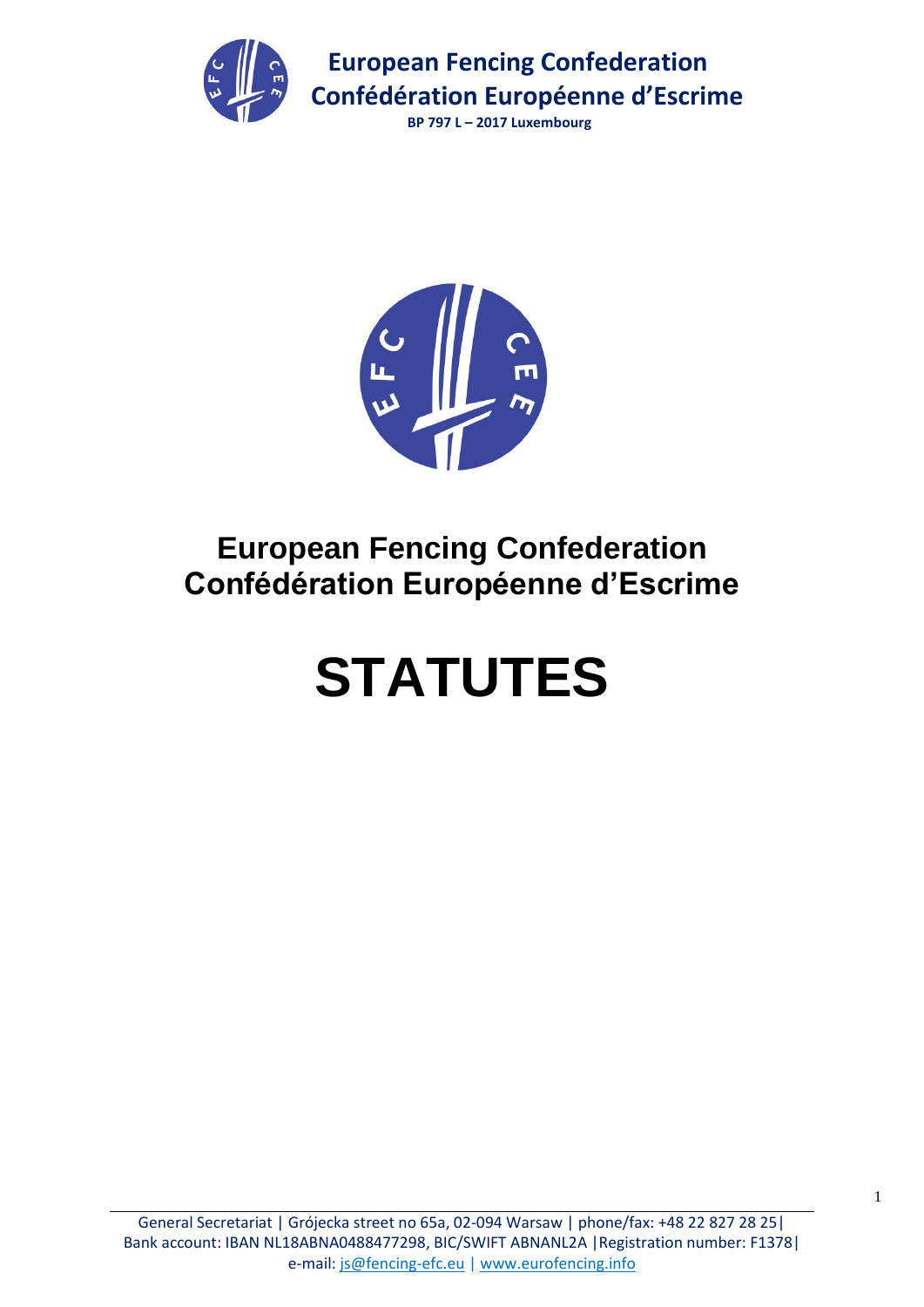

 **BP 797 L – 2017 Luxembourg**

# **CONTENTS**

| 5.4 ELECTION OF THE COMMISSIONS AND COUNCILS EXCEPT THE ATHLETES COMMISSION |  |
|-----------------------------------------------------------------------------|--|
|                                                                             |  |
|                                                                             |  |
|                                                                             |  |
|                                                                             |  |
|                                                                             |  |
|                                                                             |  |
|                                                                             |  |
|                                                                             |  |
|                                                                             |  |
|                                                                             |  |
|                                                                             |  |
|                                                                             |  |
|                                                                             |  |
|                                                                             |  |
|                                                                             |  |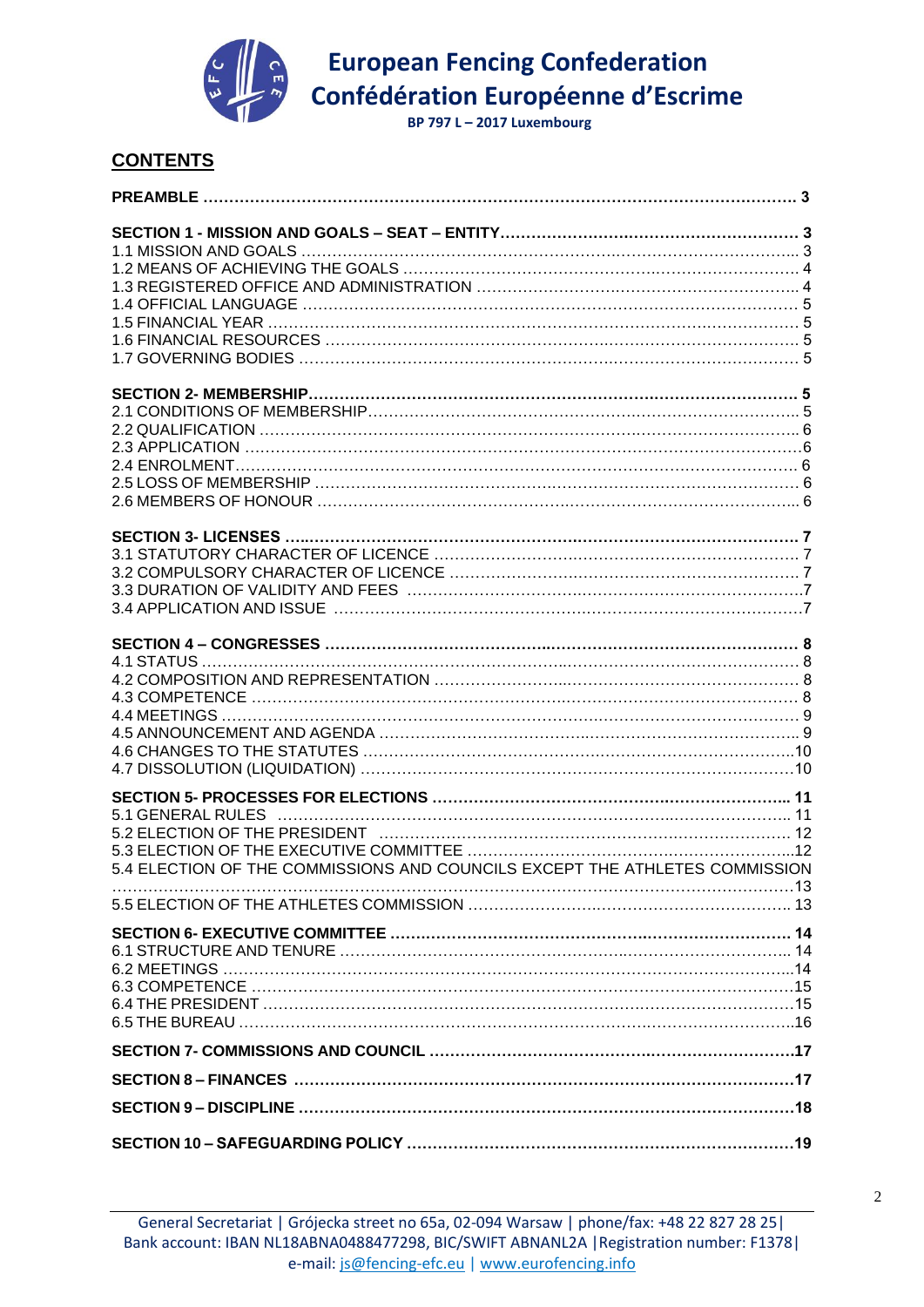

 **BP 797 L – 2017 Luxembourg**

# **PREAMBLE**

The National Federations which first signed the initial Statutes in Vienna (Austria) on 26 October 1991 and the European National Federations which had become affiliated Members decided to unite into an association called "EUROPEAN FENCING UNION" governed by the Luxembourgian Law dated 21 April 1928.

By virtue of a decision of the General Assembly, held on 10 November 1997 in Gdansk (Poland), the denomination of the association was changed to:

"EUROPEAN FENCING CONFEDERATION" (EFC) "CONFEDERATION EUROPEENNE D'ESCRIME" (CEE)

The European Fencing Confederation (EFC) is a non-profit making organisation that is subject to the laws and regulations of the Grand Duchy of Luxembourg.

In compliance with Luxembourg Law, the number of member federations cannot be lower than three (3).

The EFC's functioning is regulated by these Statutes and also by the Internal Rules.

The purpose of the Internal Rules is to elaborate on the principles defined by the Statutes and to regulate the normal functioning of the EFC.

The Rules of the European Championships are attached to the Internal Rules.

The Statutes are approved and modified only by the vote of the EFC Congress. Amendments to the EFC Internal Rules are also approved by the Congress, but may in case of urgent necessity be made by the Executive Committee, to be subsequently also ratified by the Congress;

Modifications come into force immediately after approval by the Congress with the exception of provisions which presume new elections.

The present Statutes represent a restructuring of the previous Statutes of the EFC. This restructuring was approved by the Congress of the EFC during its meeting held on September 11, 2021 and came into force on September 11, 2021.

# **SECTION 1 – MISSION AND GOALS – SEAT – ENTITY**

# **ARTICLE 1.1. MISSION AND GOALS**

Mission: The objectives of the EFC are:

- 1.1.1 to promote and develop the practice of fencing in Europe as extensively as possible, and to assist the International Fencing Federation ("FIE") to achieve the same goal, by coordination between the national federations, continuously and through all contacts necessary**,** and establishing, setting and proposing means of promotion likely to have the best impact;
- 1.1.2 to ensure amicable mutual support**,** of technical and other kinds**,** between European Federations and to tighten the ties of friendship which unite fencers of all European countries;
- 1.1.3 to represent fencing in relations with other European entities;
- 1.1.4 to organise European senior, junior, cadet and veteran championships at all weapons and for both men and women and other European championships and competitions that it may choose;
- 1.1.5 to coordinate and facilitate the teaching of fencing in Europe;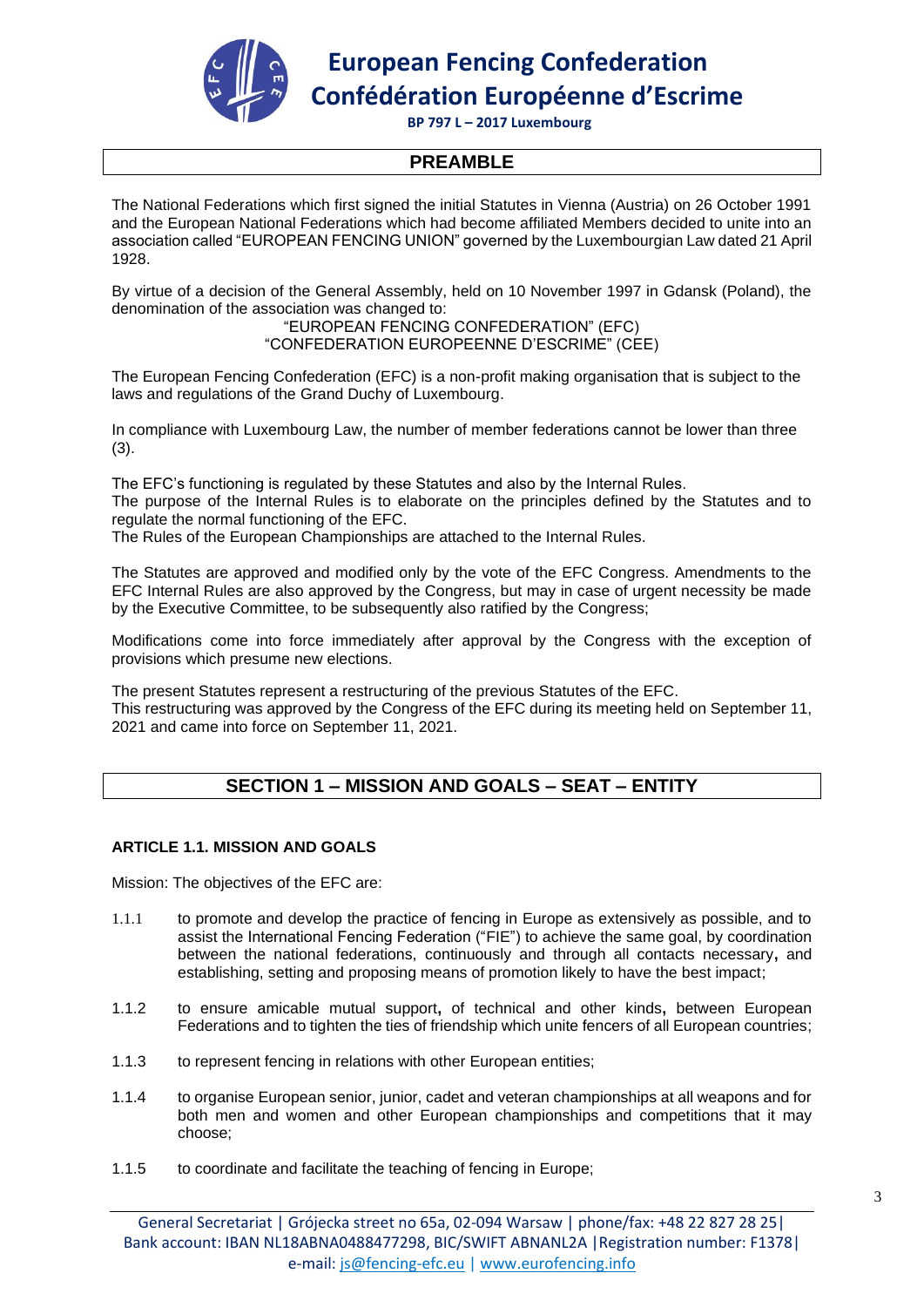

 **BP 797 L – 2017 Luxembourg**

- 1.1.6 to take part in activities of the FIE in compliance with the Statutes thereof;
- 1.1.7 to ensure strict applications of the FIE regulations by Member Federations and their members;
- 1.1.8 to create national federations on the territories where they are not established;
- 1.1.9 to co-ordinate initiatives of the Member Federations;
- 1.1.10 to carry out itinerant missions in Europe entrusted to it by the FIE with a view to reinforcing Member Federations;
- 1.1.11 to promote and develop the struggle against doping;
- 1.1.12 to adhere to and promote the FIE´s Ethics Code, including its Betting and Anti-Corruption Rules appendix; and
- 1.1.13 to be subject to the FIE's Disciplinary Code*.*

#### **ARTICLE 1.2. MEANS OF ACHIEVING THE GOALS**

- 1.2.1 The authority of the EFC has been recognized in accordance with the decision of the FIE to allow some member federations of the FIE to group themselves according to geographic areas in order to control relationships which can be usefully established among themselves. The EFC fulfills the role provided for in the statutes of the FIE and undertakes to develop FIE goals. The EFC is not itself a member of the FIE.
- 1.2.2 Duration of the EFC is unlimited.
- 1.2.3 The EFC fully complies with and adheres to the principles and rules of the FIE.
- 1.2.4 The EFC Statutes are in compliance with those of the FIE. The EFC shall have no rules or statutes contrary to those of the FIE. Any matter that is not covered either by the present Statutes or the EFC Internal Rules is governed by the FIE regulations. In case of discrepancy between these Statutes or the EFC Internal Rules, and their interpretation, and FIE statutes or rules, FIE regulations shall take precedence. The EFC also strives in all matters to ensure consistency with the requirements of EU law.
- 1.2.5 The EFC is the fencing governing body for European Fencing Championships. The EFC has the sole jurisdiction to propose to the FIE the organisational structure of the senior and junior zonal championships in Europe in which the Member Federations and their members participate.
- 1.2.6 No team or competitor of a Member Federation has the right to take part in any competition organized by a country that is not a member of the FIE or by a confederation which is not recognized by the FIE and the converse.
- 1.2.7 The EFC may propose to the Executive Committee of the FIE measures that it deems useful for the development and consolidation of fencing in Europe.
- 1.2.8 The EFC acts in furtherance of its objectives with no regards for, or discrimination on grounds of, race, sex, ethnicity, religion, political opinion, family status or other reasons.
- 1.2.9 The EFC adheres to the principles of good governance and transparency, in particular in terms of elections and the auditing and publishing of accounts.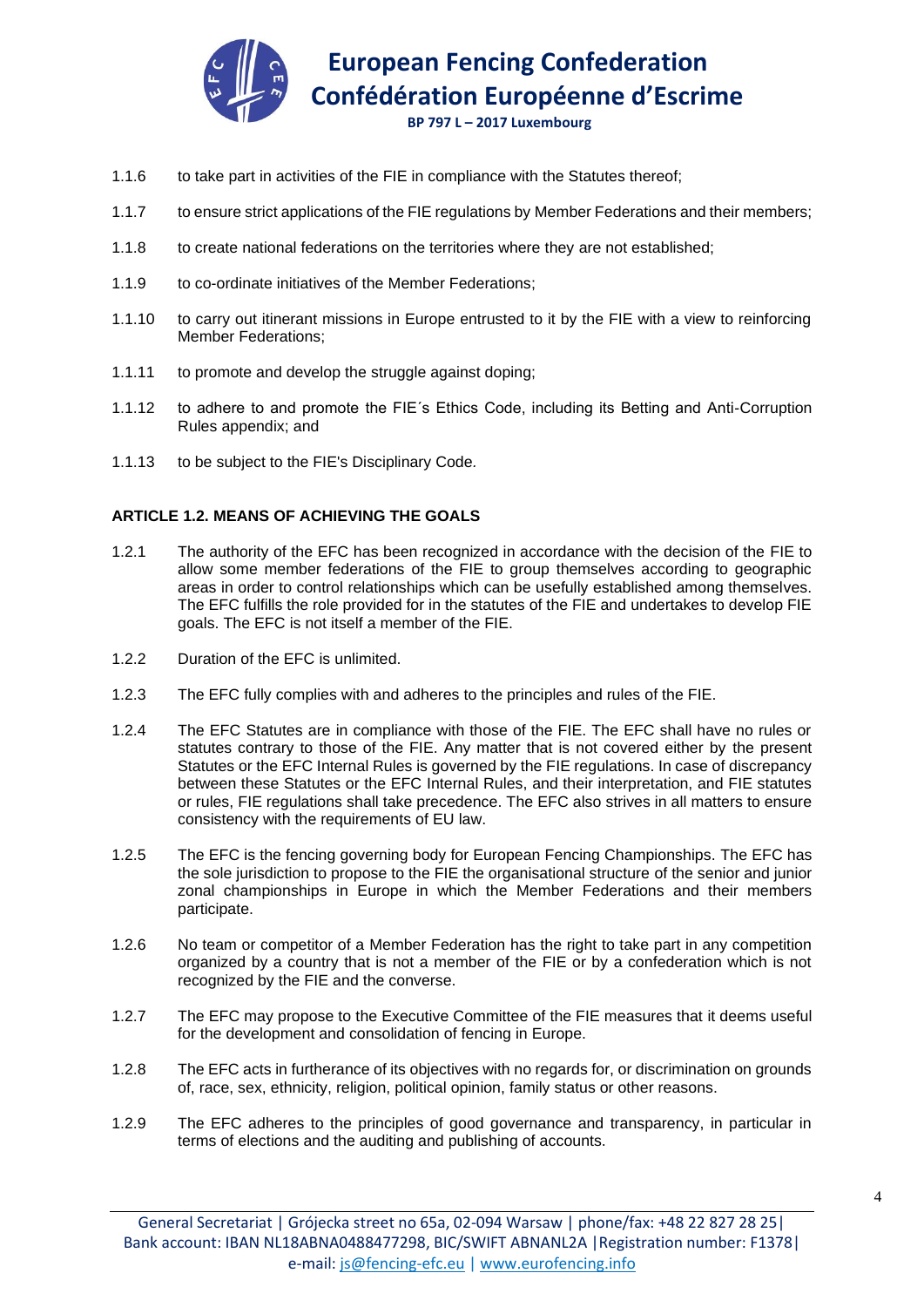

# **ARTICLE 1.3. REGISTERED OFFICE AND ADMINISTRATION**

- 1.3.1 The registered office of the EFC is in Luxembourg City at the address of the seat of the Luxembourgian Fencing Federation.
- 1.3.2 The administrative seat of the EFC is located at the seat of the EFC's Secretary General.

#### **ARTICLE 1.4. OFFICIAL LANGUAGES**

- 1.4.1 English and French are the official languages of the EFC.
- 1.4.2 The working languages of the EFC are English and French.
- 1.4.3 All the official texts/documents of the EFC are rendered in English and translated into French.
- 1.4.4 In case of discrepancy, the English language shall take precedence.
- 1.4.5 Other European languages may be used as working languages in order to facilitate communication between the Member Federations.

#### **ARTICLE 1.5. FINANCIAL YEAR**

The financial year of the EFC begins on 1<sup>st</sup> January and ends on 31<sup>st</sup> December.

#### **ARTICLE 1.6. FINANCIAL RESOURCES**

- 1.6.1. Member Federations pay an annual membership fee the amount of which is set by the Congress. The fee cannot exceed 1000€ must be paid no later than 31st March of the year in progress. However a federation may only compete in an EFC championship after having paid its membership fee.
- 1.6.2. Income of the EFC also includes licence fees, sums paid according to the contracts concluded with partners and contributions received.

# **ARTICLE 1.7. GOVERNING BODIES**

.

The governing bodies (Organs) of the EFC are the following:

- Congress (see Section 4);
- Executive Committee (COMEX) (see Section 6);
- President (see Article 6.4);
- Bureau (see Article 6.5).

# **SECTION 2 – MEMBERSHIP**

# **ARTICLE 2.1 CONDITIONS OF MEMBERSHIP**

2.1 1 The association is a confederation composed of European fencing federations geographically belonging to Europe. Nevertheless, other countries can be associated for reasons of geographical or cultural proximity providing they are not associated to other continent fencing associations. The EFC may also admit invited bodies that will not have member status providing that they belong to countries without existing member federations.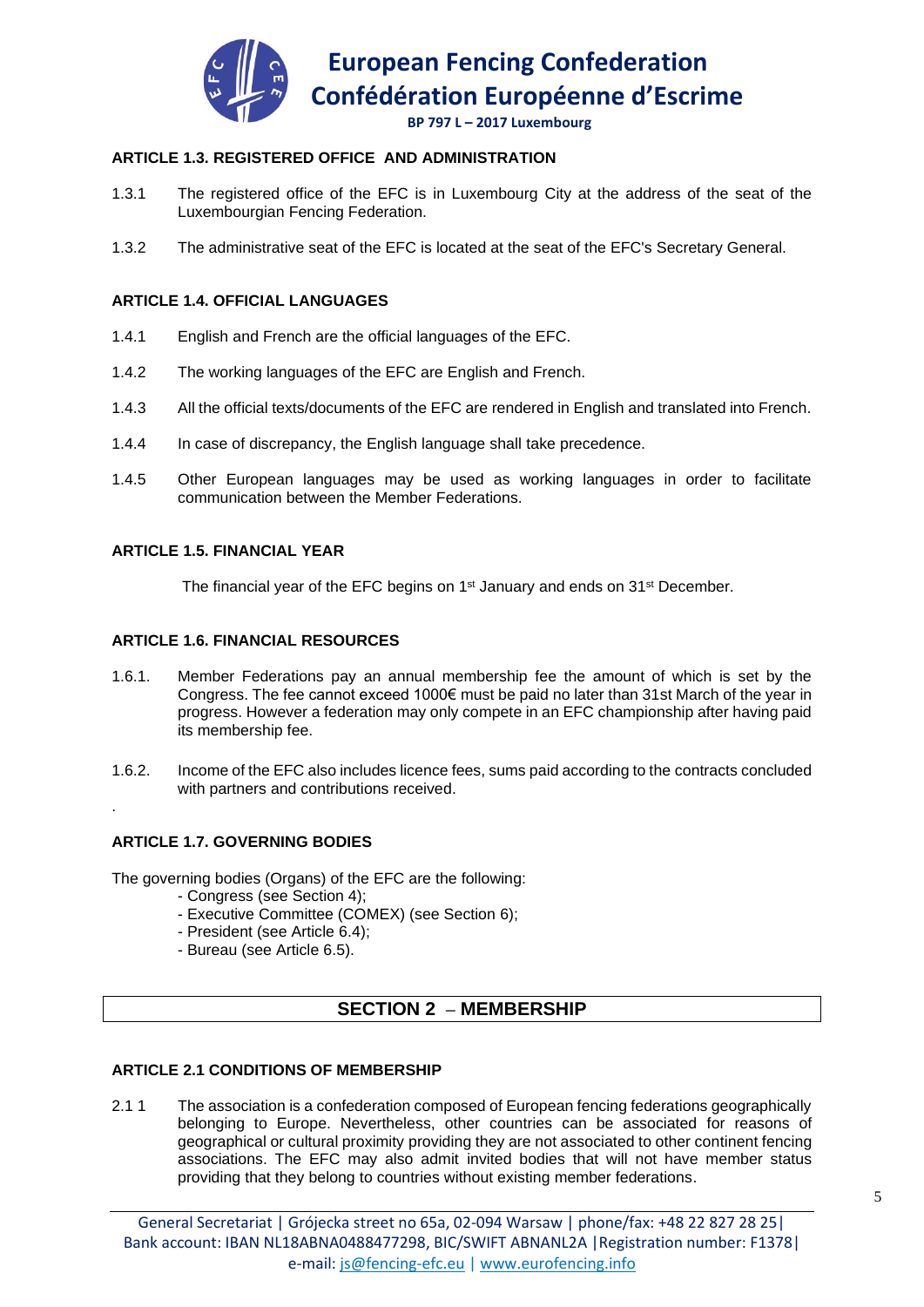

- 2.1.2 The EFC may accept as its Member Federations (Federations, Unions, Fencing Sections, National Sports Organisations etc.), other organisations which bind themselves to the present Statutes and the Internal Rules of the EFC, provided that they are officially recognised by the Olympic Committee of their country as the only representatives of fencing in their country and are FIE member federations.
- 2.1.3 Member Federations undertake to cooperate in furtherance of achieving the objectives of the EFC.
- 2.1.4 Member Federations accept the Statutes and the Internal Rules of the EFC.
- 2.1.5 Member Federations exercise all the rights granted to them by the present Statutes.

#### **ARTICLE 2.2. QUALIFICATION**

In order to qualify for eligibility to apply for recognition as a Member Federation, a National Federation must have and must maintain a sufficient number of registered fencers and prove and continue to ensure that its Statutes are not in contradiction with the Fundamental Rules of the FIE and the EFC Statutes (except with respect to official and working languages).

#### **ARTICLE 2.3. APPLICATION**

A National Federation which wishes to be made a Member Federation can present an application to the Executive Committee of the EFC. This application must be accompanied by a declaration from the National Olympic Committee ("NOC") of the National Federation certifying that the applicant body is the only one officially recognised by the NOC and the FIE to govern fencing in that country.

# **ARTICLE 2.4. ENROLMENT**

- 2.4.1. At each of its meetings, the Congress rules on applications for membership.
- 2.4.2. The Executive Committee has the right to accept provisionally, until the next Congress, a National Federation which has applied for membership.
- 2.4.3. When a National Federation is a provisional Member, it benefits from the same rights and has the same obligations as any other Member Federation.
- 2.4.4. A refusal of permanent membership by the Congress does not allow any grounds for compensation.
- 2.4.5 The decision of Congress as to applications for permanent membership is final and there is no right of appeal against a refusal to accede to an application for membership. However this does not preclude the National Federation from applying for membership in the future.

#### **ARTICLE 2.5. LOSS OF MEMBERSHIP**

A Member Federation may lose its membership of the EFC:

- by resignation;
- by expulsion; and/or
- by failure to comply with the requirements of the present Statutes.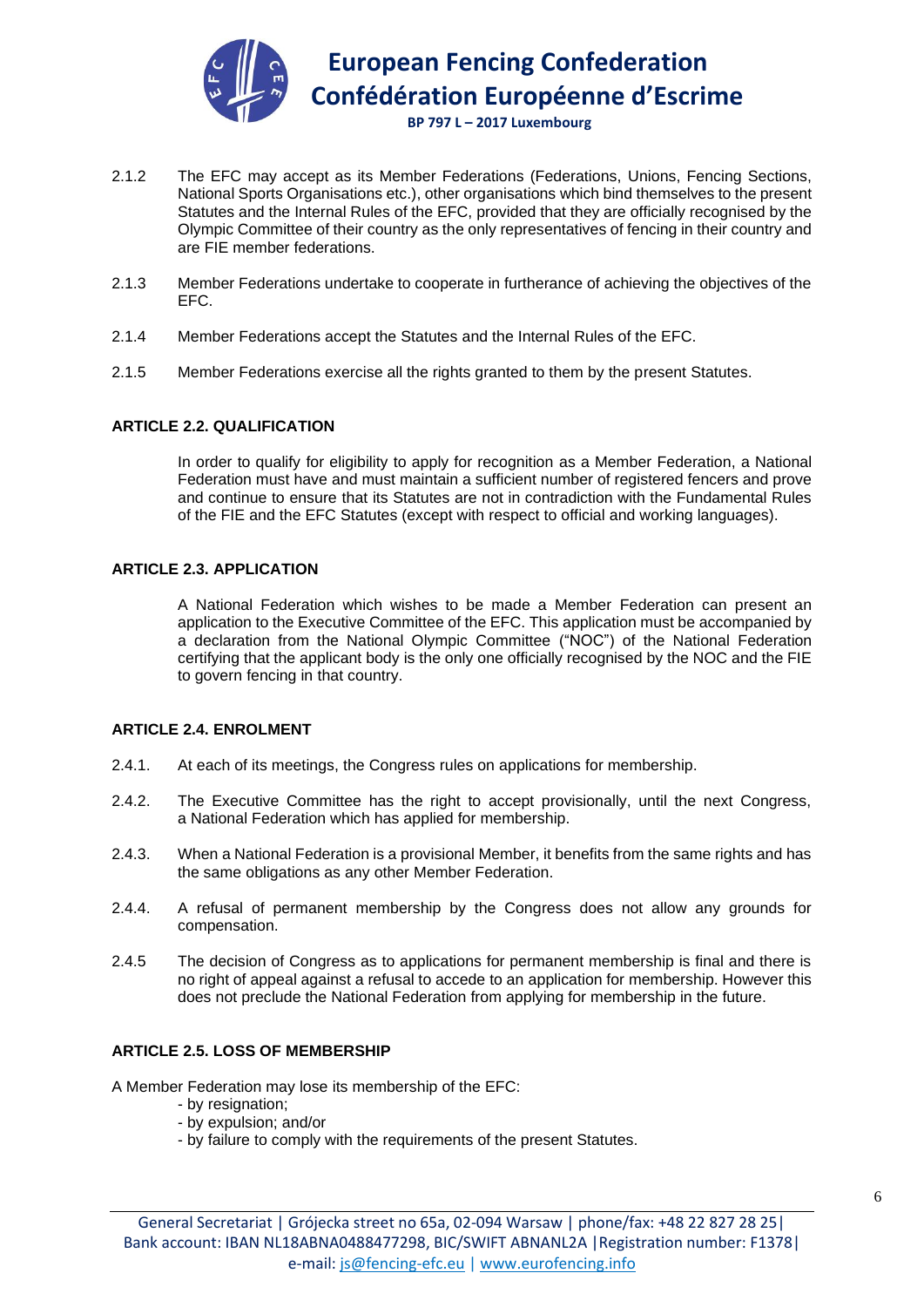

#### **BP 797 L – 2017 Luxembourg**

# **ARTICLE 2.6. MEMBERS OF HONOUR**

For outstanding merits to the EFC and long and loyal service to European fencing, the Congress may grant to a person the title Member of Honour of the EFC. The Executive Committee recommends the possible Member of Honour to the Congress. The Members of Honour assist at the Congress in an advisory capacity and have no voting rights.

# **SECTION 3 –LICENSES**

# **ARTICLE 3.1 STATUTORY CHARACTER OF LICENCE**

- 3.1.1. Being licensed obliges the Member Federation, the individual athlete, each coach and each referee to respect the Rules and Statutes of the EFC.
- 3.1.2. Athletes who participate in EFC competitions must comply with the FIE anti-doping Rules, use neither prohibited substances nor prohibited methods, and agree to submit to any in-competition and out-of-competition testing.
- 3.1.3. Until an athlete's FIE fencing nationality has been registered, the rules for changing EFC nationality as set out in the Handbook of Regulations apply and such athlete will be entitled to apply for a licence from their Member Federation.

# **ARTICLE 3.2 COMPULSORY CHARACTER OF LICENCE**

- 3.2.1. Each athlete whether from a Member Federation or a non-member federation must have a valid licence in order to take part in any official competition of the EFC.
- 3.2.2 All referees whether from a Member Federation or a non-member federation (including candidates for EFC refereeing exams and with the exception of those holding a valid FIE refereeing licence) must have a valid licence in order to officiate at all competitions organised by or run on behalf of the EFC.
- 3.2.3. All coaches whether from a Member Federation or a non-member federation (with the exception of those holding a valid FIE Coaching Licence) must have a valid licence in order to coach at all competitions organised by or run on behalf of the EFC.

# **ARTICLE 3.3 DURATION OF VALIDITY AND FEES**

- 3.3.1. A licence is valid for the current fencing season.
- 3.3.2. The Executive Committee shall propose the annual licence fees (in euros) for the following season and the fee shall be approved by the Congress.

# **ARTICLE 3.4 APPLICATION AND ISSUE**

- 3.4.1. Licences are issued on a credit-based system.
- 3.4.2. A Member Federation shall purchase licence credits (both for athletes, coaches and referees) from the EFC in such way as from time to time prescribed by the Executive Committee.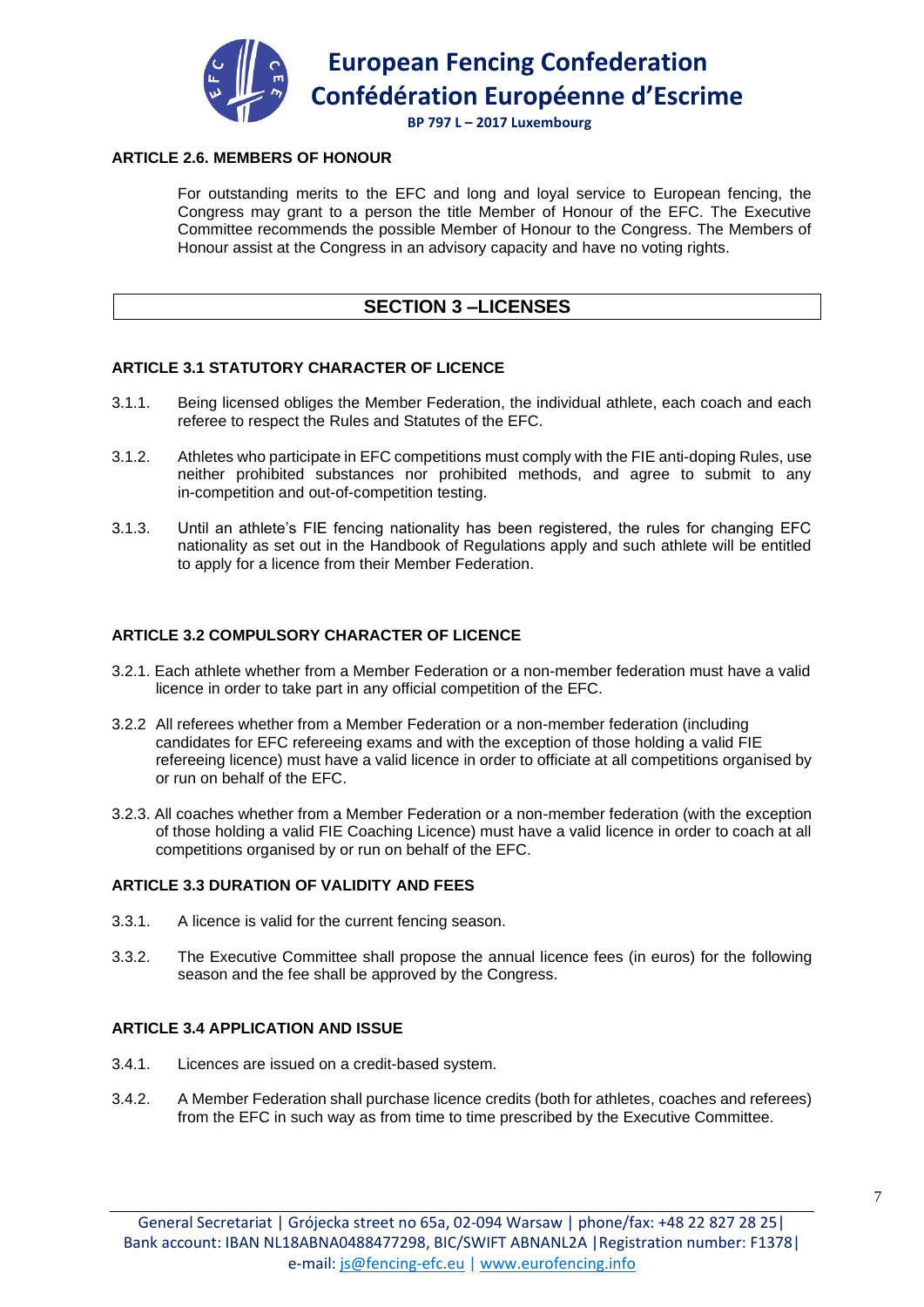

- 3.4.3 A Member Federation shall then issue licences up to the total number of licence credits purchased to such athletes entitled to compete for that Member Federation to its coaches and to its accredited referees.
- 3.4.4 Licence credits are valid only for the year for which they are issued and are non-refundable.
- 3.4.5 The process for the purchasing of and issuing of licences to athletes, coaches and referees from non-member federations shall be as set out, from time to time, in the Handbook of Regulations.
- 3.4.6 Upon issuing a licence (either to an athlete or to a referee), a Member Federation must, within 72 hours of issue, provide the following information about the licensee to the EFC (in such manner as the EFC shall from time to time prescribe):
	- i) Family name;
	- ii) Pre-names;
	- iii) Date of birth;
	- iv) Gender;
	- v) Handedness (for athletes only);
	- vi) Photo.
- 3.4.7 A licence is not validly issued unless and until the information requested in 3.4.5 above has been supplied to the EFC.

# **SECTION 4 –CONGRESS**

# **ARTICLE 4.1. STATUS**

The Congress is the supreme body of the EFC.

# **ARTICLE 4.2. COMPOSITION AND REPRESENTATION**

- 4.2.1 The Congress consists of the authorised delegates of each fully paid-up Member Federation). Every Member Federation shall authorise no more than two (2) delegates to act as its representatives on the Congress. Members of Honour, members of the Executive Committee and members of the permanent Commissions and the permanent Councils also have the right to take part in the Congress.
- 4.2.2 Each Member Federation has one vote which shall be exercised by the Member Federation's President or, in the absence of such person, by such individual authorised in writing by the Member Federation to cast its vote.
- 4.2.3 When a Member Federation cannot send its President or any other individual to the Congress, it can appoint a delegate of another Member Federation to vote on its behalf. Such delegation to be in accordance with such provisions relating to participation in the Congress as set out in the Internal Rules.
- 4.2.4 In any case, one delegate cannot act on behalf of more than one (1) mandate other than that of their own Member Federation.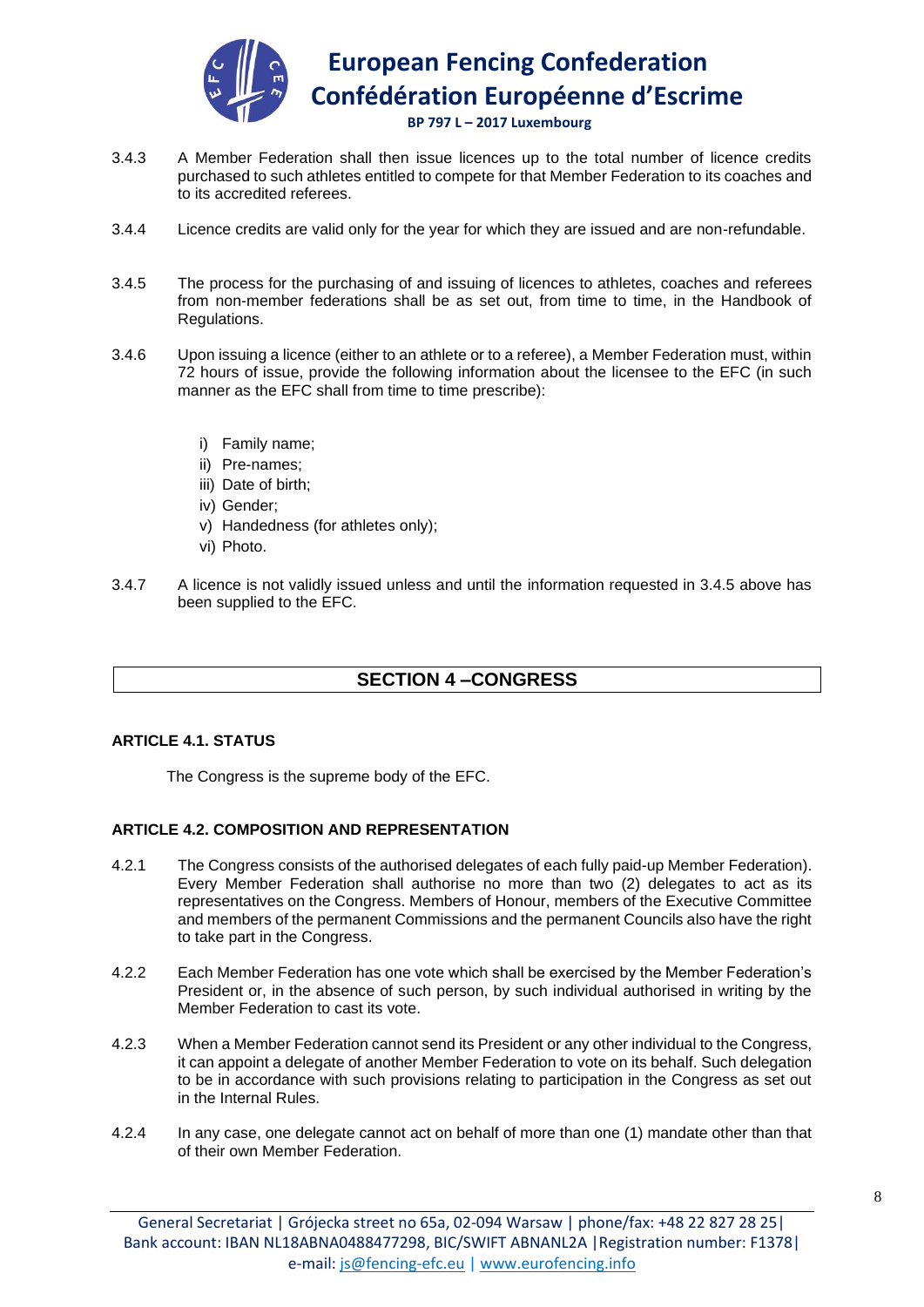

- 4.2.5 Persons who have received an invitation but do not enjoy any voting rights may attend the Congress.
- 4.2.6 All the decisions are made by the simple majority of votes, unless otherwise is provided for in the present Statutes.
- 4.2.7 The Congress defines the voting procedures at its meetings.

# **ARTICLE 4.3. COMPETENCE**

- 4.3.1 It is in the exclusive competence of the Congress to take the following decisions:
	- i) changes and amendments to the EFC Statutes;
	- ii) reorganisation of the EFC;
	- iii) liquidation of the EFC;
	- iv) definition of the priority fundamentals of the EFC's activities;
	- v) definition of the principles of constitution and utilisation of property;
	- vi) determine what kind of other European championships and competitions the EFC should organise;
	- vii) approval of the annual working plan and of the EFC's budget;
	- viii) determination of the number of Member Federations;
	- ix) admission of any new Member to the EFC and expulsion of any Member Federations;
	- x) election and anticipated expiry of the powers of the members of the mandates commission;
	- xi) election for a term of one year and anticipated expiry of the powers of the Auditors;
	- xii) approval of the President's message and the reviews of the Executive Committee and the General Secretariat, presentation by the Treasurer and approval of the previous year's accounts and the auditor's report thereon;

a) Detailed previous year's accounts, including balance sheet, income and expenditure account, and separate statements concerning travel expenses and allowances granted to the President and the members of the Executive Committee, must be at the disposal of the Members on request at least one month before the opening of the Congress;

- xiii) fixation of the annual membership fee;
- xiv) any issues relating to the EFC's activities included in the agenda;
- xv) any questions submitted to the Congress by Member Federation(s) or the Executive Committee.
- 4.3.2 Decisions on any issues relating to the exclusive competence of the Congress cannot be delegated to any other body of the EFC.
- 4.3.3 All the resolutions and other decisions adopted by the Congress must be executed by all the management and executive bodies of the EFC and of the Member Federations.

# **ARTICLE 4.4. MEETINGS**

- 4.4.1 The Ordinary Congress is convened once a year in connection with one of the European Championships, however during the year of the Olympic Games, it can be organised in conjunction with the Elective Congress. All organisation costs of both the Ordinary and Elective Congresses are covered by the EFC. The Executive Committee fixes the date, location and time limits of the holding of the Ordinary Congress.
- 4.4.2 An Extraordinary Congress can be convened on the demand of the President, or at least of one third (1/3) of the EFC full Members, or by the decision of the Executive Committee. The request must indicate the agenda.

All organisation costs of an Extraordinary Congress are borne by the EFC.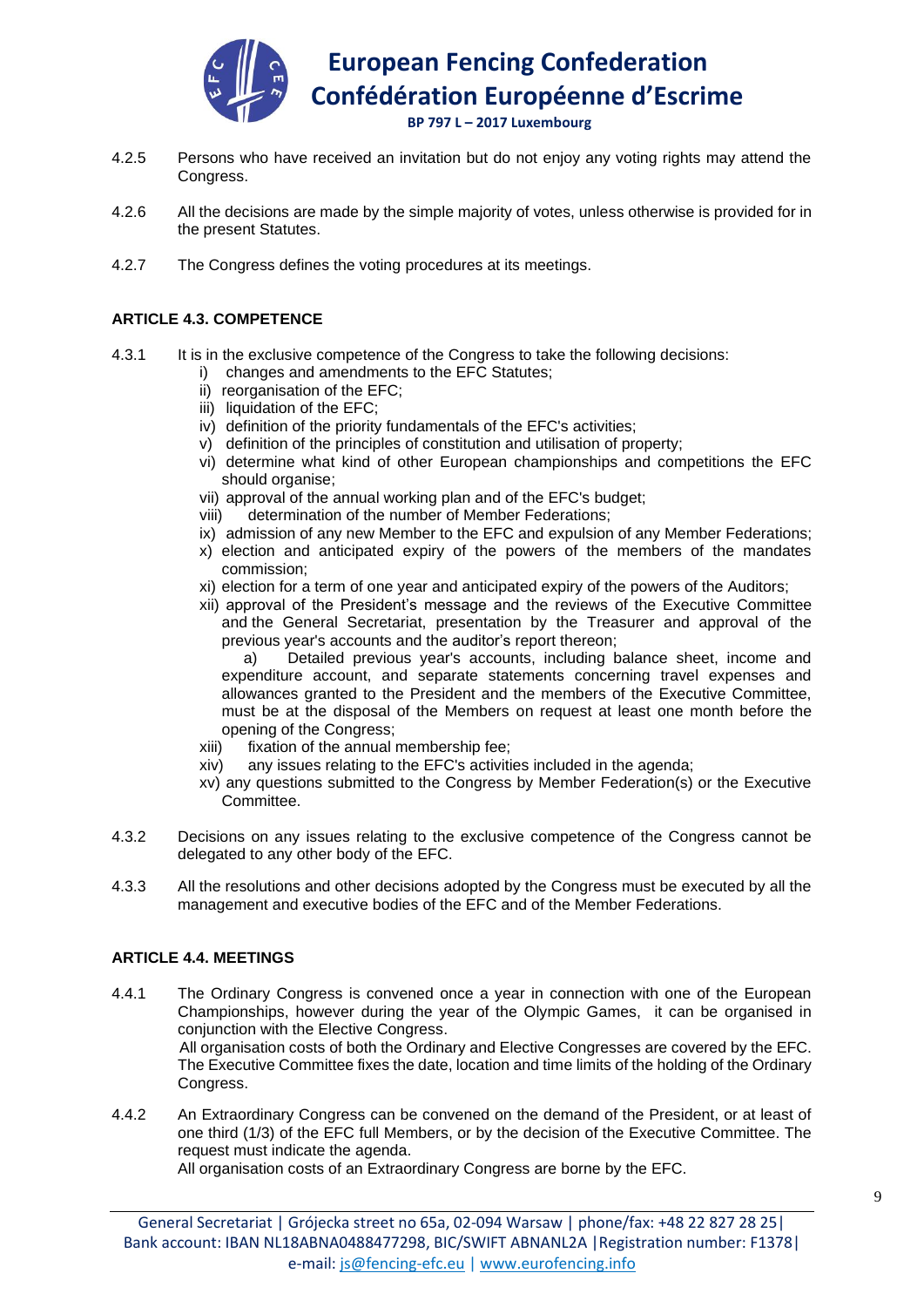

# **APPLICABLE THROUGH 31ST DECEMBER 2023**

4.4.3 An elective congress will be conducted in 2021 and again in 2024, in 2021 for all COMEX positions and that of the President. An FIE observer, nominated by the FIE and at their expense, may attend the Elective Congress.

#### \_\_\_\_\_\_\_\_\_\_\_\_\_\_\_\_\_\_\_\_\_\_\_\_\_\_\_\_\_\_\_\_\_\_\_\_\_\_\_\_\_\_\_\_\_\_\_\_\_\_\_\_\_\_\_\_\_\_\_\_\_\_\_\_\_\_\_\_\_\_\_\_\_\_\_\_\_\_\_\_\_ **APPLICABLE FROM 1ST JANUARY 2024**

4.4.3 The Elective Congress is conducted every four years, during the year of the Olympic Games, in principle after the Olympic Games. An FIE observer, nominated by the FIE and at their expense, may attend the Elective Congress.

#### **ARTICLE 4.5. ANNOUNCEMENT AND AGENDA**

- 4.5.1 No later than four (4) months before the opening of the Ordinary Congress, the Executive Committee shall inform all Member Federations and the President and Secretary General of the FIE by registered letter, e-mail or fax about the Executive Committee's decision mentioned in article 4.4.1 of the present Statutes and shall invite the President of the FIE to attend.
- 4.5.2 Any issues and proposals of a Member Federation to be discussed at the Congress have to be submitted in writing to the General Secretariat at least two (2) months before the opening of the Congress. At the Congress, only the issues and proposals which have been submitted within the fixed time limit and which are included in the agenda shall be examined. At least one (1) month before the Congress date, the General Secretary shall notify the Member Federations and the President and Secretary General of the FIE of the final agenda and send them any relevant documents.
- 4.5.3 If ¾ (three quarters) of the Member Federations' delegates present at the Congress approve, the Congress may include in the agenda an item which has been submitted to the General Secretariat within a time limit shorter than the one mentioned in article 4.5.2 of the present Statutes.

The resolution and any other decisions regarding the item shall be approved by a qualified majority of 3⁄4 (three quarters) of the votes of the delegates present at the Congress.

- 4.5.4 The provisions of articles 4.2.7, 4.3, 4.4.1 and 4.5.1-3 of the present Statutes shall also apply to any Extraordinary Congress. For an Elective Congress the provisions of 4.4.3 and 4.5.1-2 of the present Statutes shall also apply and in particular the names of the candidates for the positions of President and member of the Executive Committee must be submitted in writing to the General Secretariat at least two (2) months before the opening of the Congress.
- 4.5.5 The following points must be included in the agenda of any Ordinary Congress:
	- 1 election and determination of the powers of the members of the mandates commission;
	- 2 election and determination of the powers of the members of the election commission;
	- 3 the President's message;
	- 4 official approval of the minutes of the previous Congress;
	- 5 confirmation of the reviews prepared by the Executive Committee, the General Secretary, the Treasurer, and the Auditors relating to the period following the previous Congress;
	- 6 approval of the EFC's annual working plan and budget for the following financial year.

# **ARTICLE 4.6. CHANGES TO THE STATUTES**

The Statutes can be changed or amended only by the Congress and as follows:

4.6.1 The Congress is to be convened in compliance with article 4.5 of the present Statutes.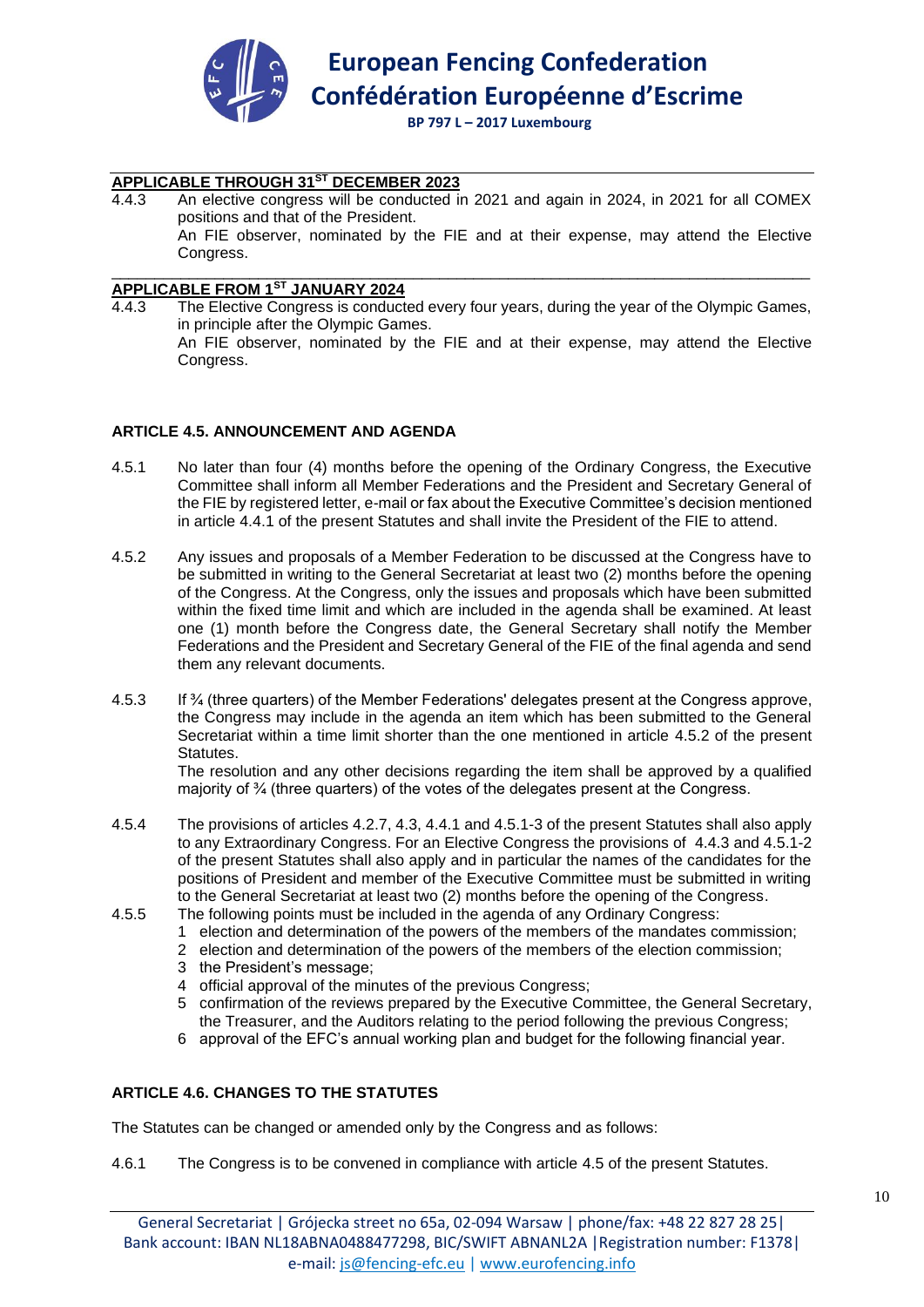

- 4.6.2 The proposals and changes/amendments must be attached in their definitive form to the agenda of the Congress.
- 4.6.3 The Congress can only reach valid decisions if 75% of all fully paid Member Federations are present or represented.
- 4.6.4 The decisions are taken by the majority of 2/3 (two thirds) of the votes effectively represented at the Congress.
- 4.6.5 If the Congress does not have the quorum, the next Congress will be entitled to take all the necessary decisions. In this case, the Congress will validly pass resolutions, whatever the number of votes represented.

#### **ARTICLE 4.7. DISSOLUTION (LIQUIDATION)**

- 4.7.1 The EFC can only be dissolved by virtue of a resolution of the Congress adopted by ¾ (three quarters) of the fully paid Member Federations.
- 4.7.2 In case of liquidation of the EFC, the Congress will pass a resolution on the disposal of the EFC's property.

# **SECTION 5 – PROCESSES FOR ELECTIONS**

#### **ARTICLE 5.1. GENERAL RULES**

5.1.1 The President of the EFC and the nine (9) other elected members of the Executive Committee are elected by the Elective Congress. They take office immediately after the Elective Congress.

The members of the Commissions and Councils are elected by the Executive Committee at a meeting following the Elective Congress and take office on the first day of the month following that meeting; however for the Athletes Commission c.f.5.5.

# **APPLICABLE THROUGH 31ST DECEMBER 2023**

Exceptionally all those elected in 2021 will be elected for a term of three (3) years, that is to say until the 2024 elections. They are eligible for re-election at the end of their term of office.

# **APPLICABLE FROM 1ST JANUARY 2024**

They are elected for a term of four years. They are eligible for re-election at the end of their term of office.

5.1.2 Candidates for any elective post may be proposed by a Member Federation subject to the following conditions

\_\_\_\_\_\_\_\_\_\_\_\_\_\_\_\_\_\_\_\_\_\_\_\_\_\_\_\_\_\_\_\_\_\_\_\_\_\_\_\_\_\_\_\_\_\_\_\_\_\_\_\_\_\_\_\_\_\_\_\_\_\_\_\_\_\_\_\_\_\_\_\_\_\_\_\_\_\_\_\_\_

- 5.1.3 A candidate for the presidency, or to be an elected member of the Executive Committee, a commission or a council must be presented to the General Secretariat by the Member Federation of the candidate's nationality - only one candidate may be proposed by each Member Federation for each post. The Member Federation which presents the candidate must also be a fully paid-up Member Federation of the EFC.
- 5.1.4 The same person can be a candidate for President and for a member of the Executive Committee. For commissions/councils see Article 5.4.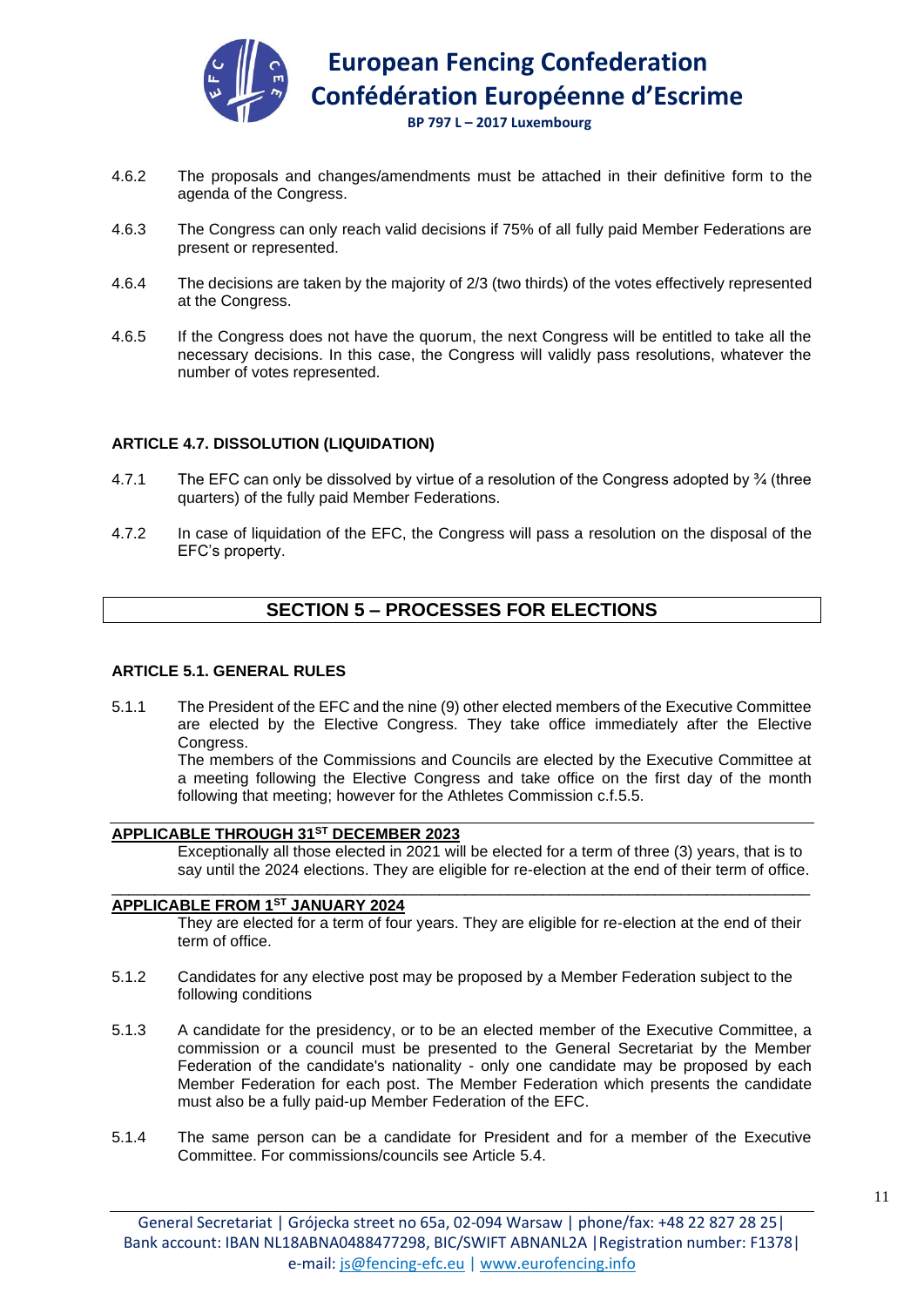

 **BP 797 L – 2017 Luxembourg**

- 5.1.5 The names of the candidates for the positions of President and member of the Executive Committee must be submitted in writing to the General Secretariat at least two (2) months before the opening of the Congress.
- 5.1.6 The President and nine (9) members of the Executive Committee are elected by secret vote in two separate polls.
- 5.1.7 Order of elections**:** 
	- The President is elected first;
	- Subsequently, the members of the Executive Committee are elected.
- 5.1.8 The candidates for the Executive Committee must be presented ahead of the Presidential candidates.
- 5.1.9 The President and nine (9) Executive Committee members are elected through direct vote.
- 5.1.10 All elections shall be conducted in accordance with the provisions of these Statutes as supplemented, where relevant, by the Internal Rules.

# **ARTICLE 5.2. ELECTION OF THE PRESIDENT**

- 5.2.1 The Presidential candidates will have the opportunity to address the Congress (maximum time is 10 minutes per candidate) before the vote.
- 5.2.2 To be elected at the first ballot a majority of the votes cast is required.
- 5.2.3 If in the first round of voting no candidate receives the absolute majority (more than 50%) of the votes cast, the candidate who received the least votes is eliminated and an additional round is organised.
- 5.2.4 If during the second round an absolute majority of votes is not obtained by a candidate, the candidate who received the least votes is eliminated and one or several additional rounds are organised until one candidate obtains a majority of votes or until only two candidates remain.
- 5.2.5 In this last case (i.e., two candidates remaining), the candidate who receives the most votes at the following round is elected. Should there be a tie between these two candidates for two rounds of voting, the younger candidate is elected.

# **ARTICLE 5.3. ELECTION OF THE EXECUTIVE COMMITTEE**

- 5.3.1 Elected members of the Executive Committee must each be from different Member Federations to that of the President and no Member Federation may have more than one member on the Executive Committee.
- 5.3.2 Member Federations can vote for no more than nine (9) candidates from the list proposed for election of the Executive Committee.
- 5.3.3 The nine (9) candidates having obtained the highest number of votes are elected: - 1<sup>st</sup> round by simple majority; - 2<sup>nd</sup> round by means of a draw.
- 5.3.4 As women and men must each be represented by at least 3 elected members of the Executive Committee. f the 9 candidates who have obtained the most votes do not include at least 3 persons of each gender, the Executive Committee will consist of the 3 candidates for the Executive Committee of the under-represented gender who have obtained the greatest number of votes and the 6 candidates of the other gender who have obtained the greatest number of votes. If there are less than 3 candidates of one gender, that gender will be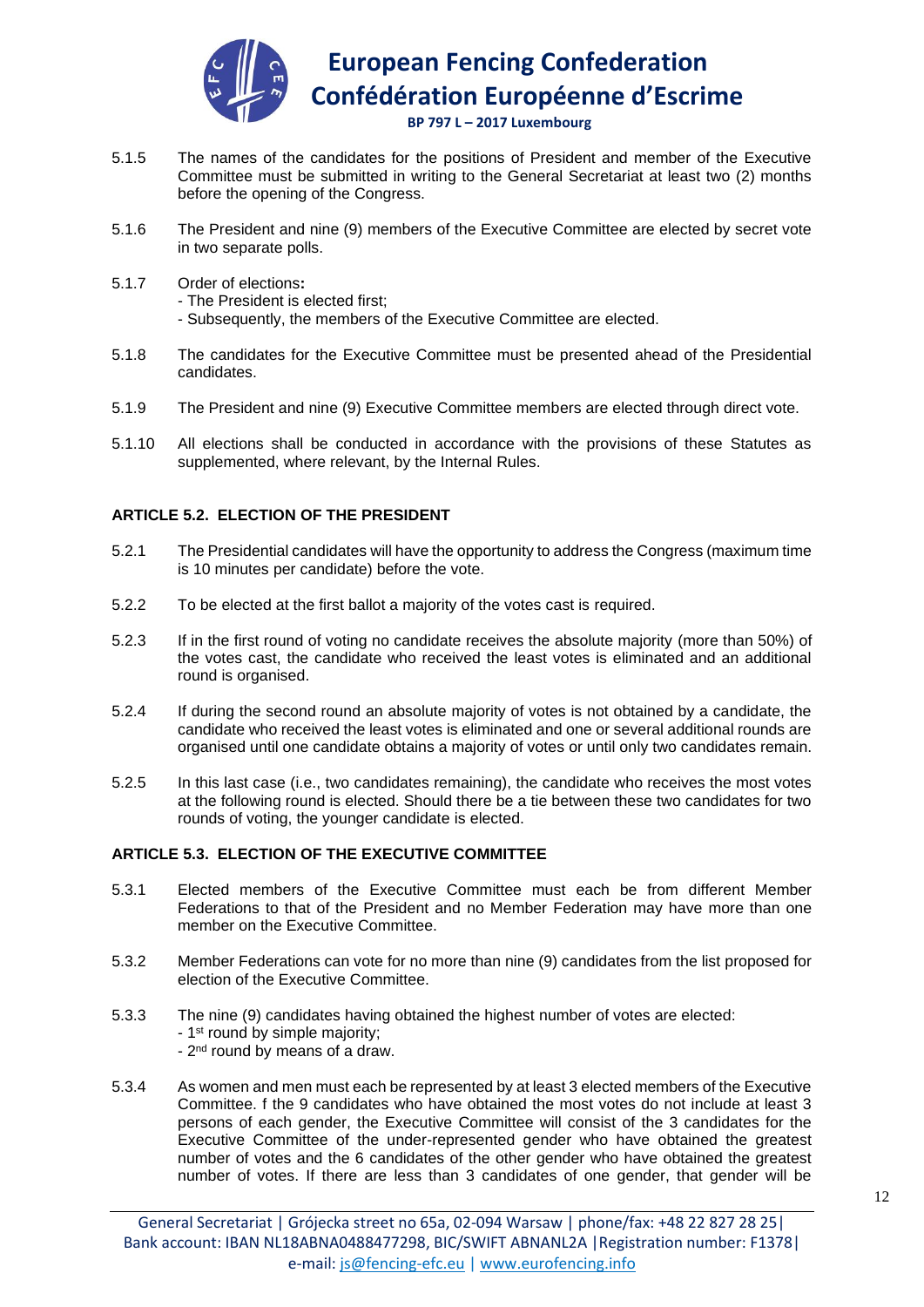

represented by the number of candidates put forward and the remainder of the Executive Committee will consist of the candidates of the other gender who have obtained the most votes*.*

#### **ARTICLE 5.4. ELECTION OF THE COMMISSIONS AND COUNCILS EXCEPT THE ATHLETES COMMISSION**

- 5.4.1 Member Federations are invited to nominate candidates for the Commissions/Councils.
- 5.4.2 The Commission/Council members are selected by the Executive Committee in compliance with the recommendations of the Commission's/Council's President.
- 5.4.3 All candidates for membership of these Commissions/Councils must be presented to the General Secretariat for the attention of the Executive Committee by a Member Federation and are subject to the following conditions:
	- Only one candidate may be proposed by each Member Federation for each post;
	- A candidate for a Commission/Council can only be presented by the Member Federation of the country of which the candidate has nationality;
	- Only a fully paid up Member Federation may nominate a candidate for a Commission or Council.
- 5.4.4 The Secretary General asks the Member Federations to present their candidates for the different Commissions/Councils after the Elective Congress has taken place and at least one month before the date of the Executive Committee meeting at which the Commission/Council members will be selected. Names of Commission/Council candidates must be submitted in writing to the General Secretariat at least two (2) weeks before the date of the abovementioned meeting.

# **ARTICLE 5.5. ELECTION OF THE ATHLETES COMMISSION**

- 5.5.1 The elections for the Athletes Commission are held at the first European Senior Championships after each Olympic Games. Those elected take office on the first day of the month following that event.
- 5.5.2 All athletes who, in the weapon in which they fence, have been entered to compete in at least one of the European Senior Championships held over the last 5 years can be a candidate for the Athletes Commission. If the fencer has fenced several weapons during such competitions, he must choose only one of those weapons for this candidature. Each member federation can nominate one single athlete for the Athletes Commission.
- 5.5.3 Each member federation shall indicate to the EFC the name of its candidate two months before the first day of the first European Senior Championships after each Olympic Games take place.
- 5.5.4 One month before the European Senior Championships, the EFC shall send to each Member Federation the list of the validly nominated candidates.
- 5.5.5 The athletes participating in the first European Senior Championships after each Olympic Games will elect six representatives from among these for a term expiring on the last day of the month in which the first European Senior Championship after each Olympics Games takes place.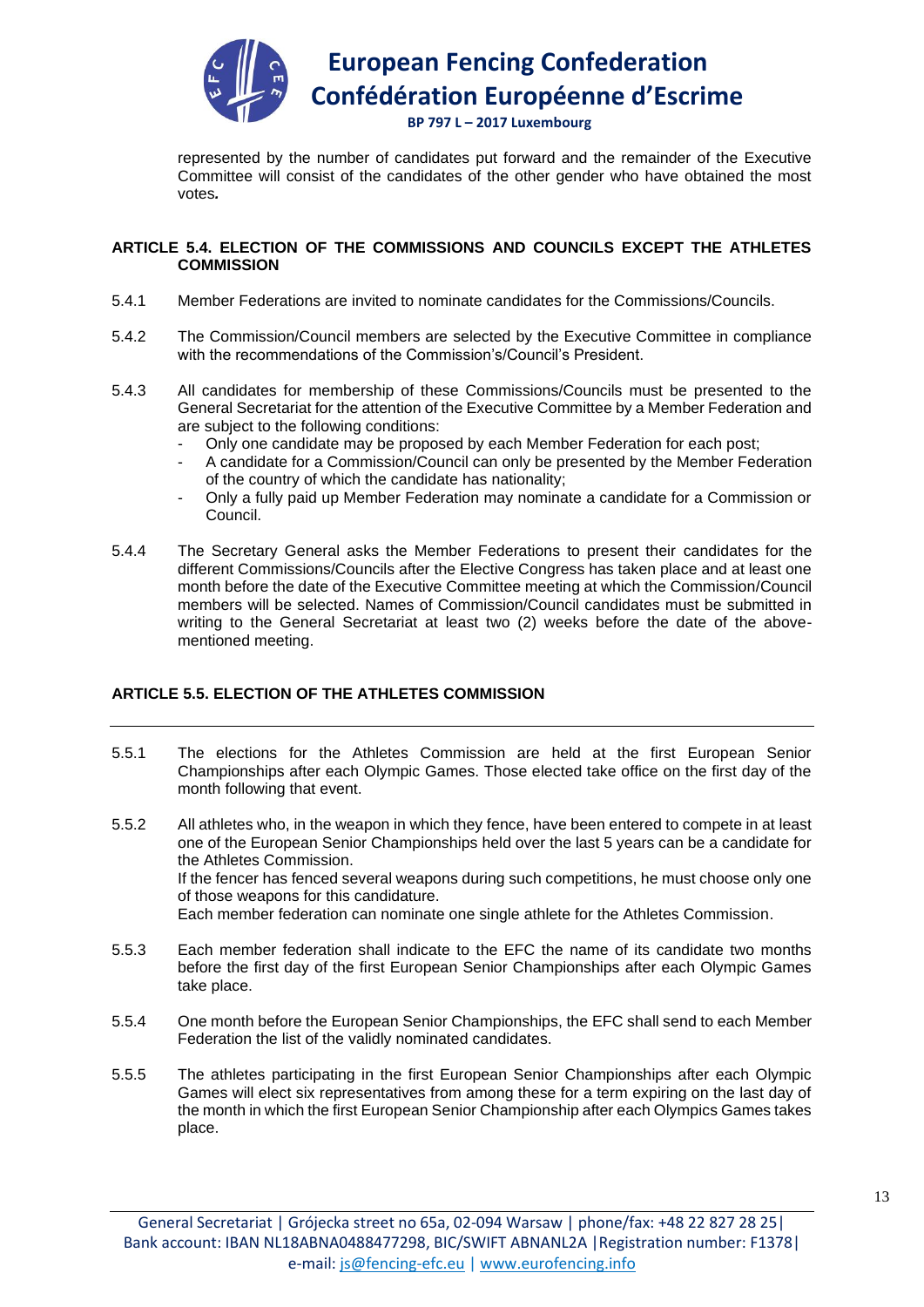

 **BP 797 L – 2017 Luxembourg**

- 5.5.6 Six ballot boxes will be provided, one per weapons; each participant may vote for one athlete in each weapon.
- 5.5.7 The voting athletes will personally go to the office of the EFC at the competition site to fill in their voting slips (one per weapon, preferably of different colours) and deposit them in the appropriate ballot boxes, after having verified their identity by presenting their accreditation and having signed the attendance sheet.
- 5.5.8 The voting will be open for all weapons and will begin on the first day of the European Senior Championships and will end at noon local time on the last day of the individual events of the European Senior Championships.
- 5.5.9 In each weapon the candidate who has received the greatest number of votes will be elected.
- 5.5.10 In case of a tie, the candidate who has the highest placing in the world open ranking on the date of the opening of the European Senior Championships will have the preference.
- 5.5.11 If in any weapon there is no candidate, the un-elected candidate with the highest vote will be elected; in case of a tie, 5.5.10 will apply.
- 5.5.12 The Member Federations will be informed of the result of the election before the end of the championships.
- 5.5.13 The athlete receiving the most votes will become the president of the commission. If the president elect or a member elect does not wish to stand or in the case of subsequent withdrawal, or death, the athlete with the next most votes shall be chosen etc. If the president does not take part in three consecutive Executive Committee meetings, he or she shall be considered resigned and the athlete with the next most votes shall be appointed as president.

# **SECTION 6 – EXECUTIVE COMMITTEE**

# **ARTICLE 6.1. STRUCTURE AND TENURE**

- 6.1.1 The Executive Committee is composed of the President, nine (9) members elected for the term of four (4) years by the Congress, ex-officio the President of the FIE with voting rights and the president of the EFC Athletes Commission, also with voting rights.
- 6.1.2 Subject to Article 5.3.4, the nine elected members of the Executive Committee must include at least three women and three men).
- 6.1.3 In case of withdrawal, permanent absence or death of a member of the Executive Committee during the period he/she holds office, the first non-elected candidate will automatically replace him/her for the remaining term, provided that the requirements of art. 5.3.4 are respected. If there are no other candidates, a supplementary election shall be organised during the next Congress. The term of the person thus elected will be until the next Elective Congress.

#### **ARTICLE 6.2. MEETINGS**

The Executive Committee meetings are convened by the President as may be required and at least two (2) times during the year. In case of necessity, the President, acting on his own initiative or on the initiative of at least half of the Executive Committee members, convenes an additional meeting of the Executive Committee.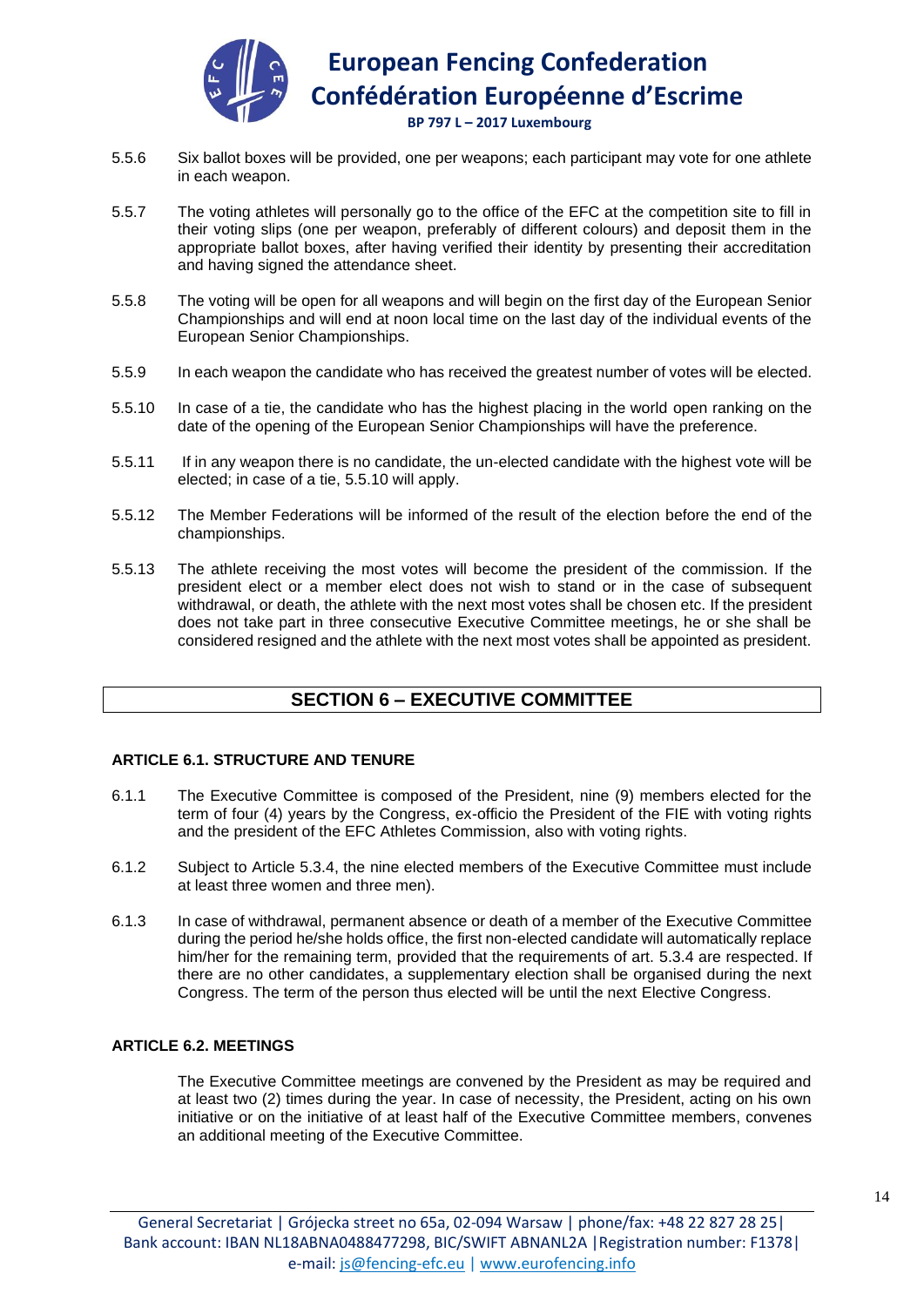

 **BP 797 L – 2017 Luxembourg**

# **ARTICLE 6.3. COMPETENCE**

6.3.1 The following items are related to the exclusive competence of the Executive Committee:

- i) amendments to the EFC Internal Rules, which are to be ratified by the Congress and made only in case of urgent necessity;
	- ii) Representation in relations with the FIE and European entities;
	- iii) Affiliation of provisional Members to the EFC and suspension of Member Federations from the EFC, which are to be approved by the next Congress;
	- iv) Implementation of resolutions and other decisions of the Congress;
	- v) Taking decisions on convocation of an Ordinary Congress; approbation of the agenda, time limits and place of the Congress;
	- vi) Convening the Congress in case of the President's resignation;
	- vii) Organising and controlling the reasonable/proper spending of the EFC funds in respect of the approved budget;
	- viii) Preparation of a report on the work performed;
	- ix) Examination and taking of decisions concerning the problems of preparation and realisation of competitions;
	- x) Preparation and approval of the proposal for the European Competition Calendar, all age categories, including places and dates. EFC must procure adequate coordination with the FIE calendar;

The proposals for the Senior and Junior Zonal Championships, while included in the FIE calendar, must be submitted with supporting justification at least six months before the start of the fencing season concerned to the Executive Committee of the FIE for its final approval, the FIE having advised the EFC of the dates of the Junior and Senior World Championships of the next season by February 1<sup>st</sup> in the previous year;

- xi) Supervision and preparation of the European Championships and any events the organization of which falls under its responsibility;
- xii) Consulting with the Member Federations; constitution and approval with regard to the number, function and composition of the EFC Commissions; appointment of the Commissions' Presidents from among the Executive Committee members; determination of the composition of the Commissions in accordance with the proposals of Member Federations and following the consultation of the Commission's President appointed within the Executive Committee (all except in the case of the Athletes Commission, for which see Article 5.5);
- xiii) Taking decisions concerning membership of any European and International bodies, non-profit organisations, unions or associations and withdrawal from the said bodies;
- xiv) Responsibility for the application of the plans for the EFC agreed with the FIE;
- xv)Granting of the medals of honour of the EFC;
- xvi) Recommending possible Members of Honour to the Congress.
- xvii) to establish, amend and revoke such rules, handbooks and such other guidance as it deems necessary to ensure the effective operation of the EFC provided that such rules, handbooks and other guidance shall not be inconsistent with the Statutes or Internal Rules.
- 6.3.2 Decisions are taken by a simple majority of votes with the President's vote as decisive in case of equality of votes. The Executive Committee is entitled to take any decisions under the condition that more than half of its elected members take part in the meeting.

# **ARTICLE 6.4. THE PRESIDENT**

- 6.4.1 The President represents the EFC in all the activities of civil life and ad litem.
- 6.4.2 The President chairs the Congress, the Executive Committee and the Bureau.
- 6.4.3 The President, assisted by the Bureau members, attends to all ongoing matters and subsequently obtains the Executive Committee's ratification of the decisions taken.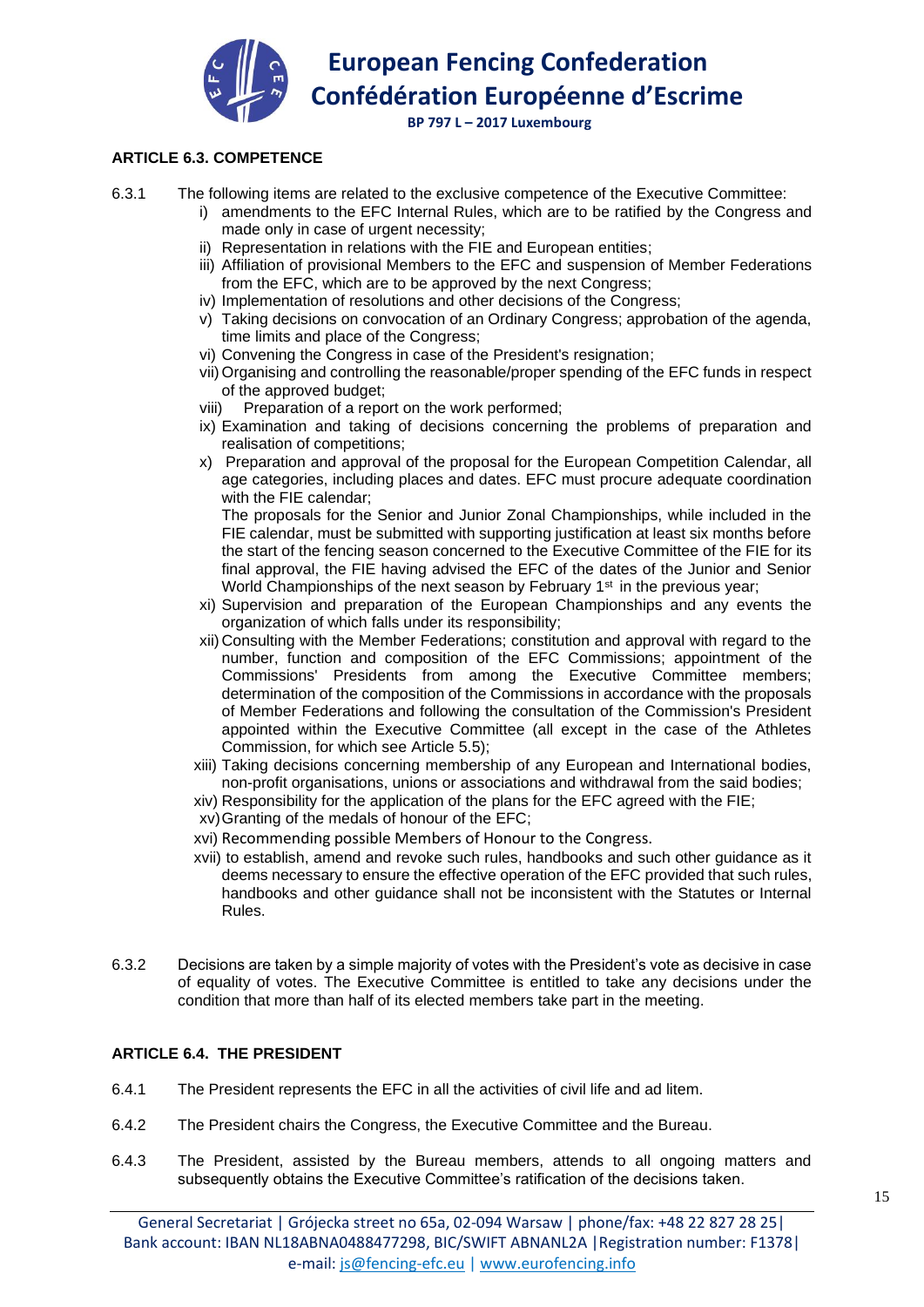

 **BP 797 L – 2017 Luxembourg**

- 6.4.4 The President may employ, with the approval of the Executive Committee, the personnel necessary to run the EFC efficiently.
- 6.4.5 The President has the power to open and operate a bank account on his sole signature and to carry out current transactions in compliance with the present Statutes.
- 6.4.6 The President may assign powers of attorney to other EFC officials in compliance with the present Statutes.
- 6.4.7 The President orders the expenses; the Treasurer performs them.
- 6.4.8 The President presents to the Executive Committee the proposals regarding the distribution of functions between its members and allocation of the financial funds of the EFC.
- 6.4.9 The President has the executive power to implement resolutions based on the working plan and the budget.
- 6.4.10 For specific matters, the President can nominate Presidential advisors, who can be invited to attend the Executive Committee meetings without right to vote.
- 6.4.11 The President informs and collaborates with the CEO of the FIE to solve any problems or administrative dysfunctions within the EFC and to carry out administration training projects.
- 6.4.12 The President presents each year to the Executive Committee of the FIE a report on the EFC's activities and a progress report on the plans for the EFC agreed with the FIE, plus a financial report and a draft budget for the subsequent year.

# **ARTICLE 6.5. THE BUREAU**

- 6.5.1 The bureau is composed of:
	- President;
	- Vice-President;
	- General Secretary;
	- Treasurer.

Who are appointed by the President from the elected members of the Executive Committee.

- 6.5.2 If any of the said positions is vacant, the President shall designate another Executive Committee member to fill that role during the Executive Committee's next meeting.
- 6.5.3 The General Secretary replaces the President in case of absence and shall perform the functions of the President at the Executive Committee meetings, at the Congresses and in other official activities.
- 6.5.4 In case of definitive absence, withdrawal or death of the President, the General Secretary shall lead the EFC until the next Congress, during which a new President shall be elected to serve as President for the remaining term.
- 6.5.5 The Bureau, under the guidance of the President, attends to all ongoing activities and prepares the issues to be treated by the Executive Committee.
- 6.5.6 The Bureau shall inform the Sport Department of the FIE of the training requests and needs for the coaches of its national federations and actively collaborates with the Sport Department of the FIE to carry out the training projects developed by the FIE.
- 6.5.7 The president may ask the Vice-President or another member of the bureau to represent him at a particular function.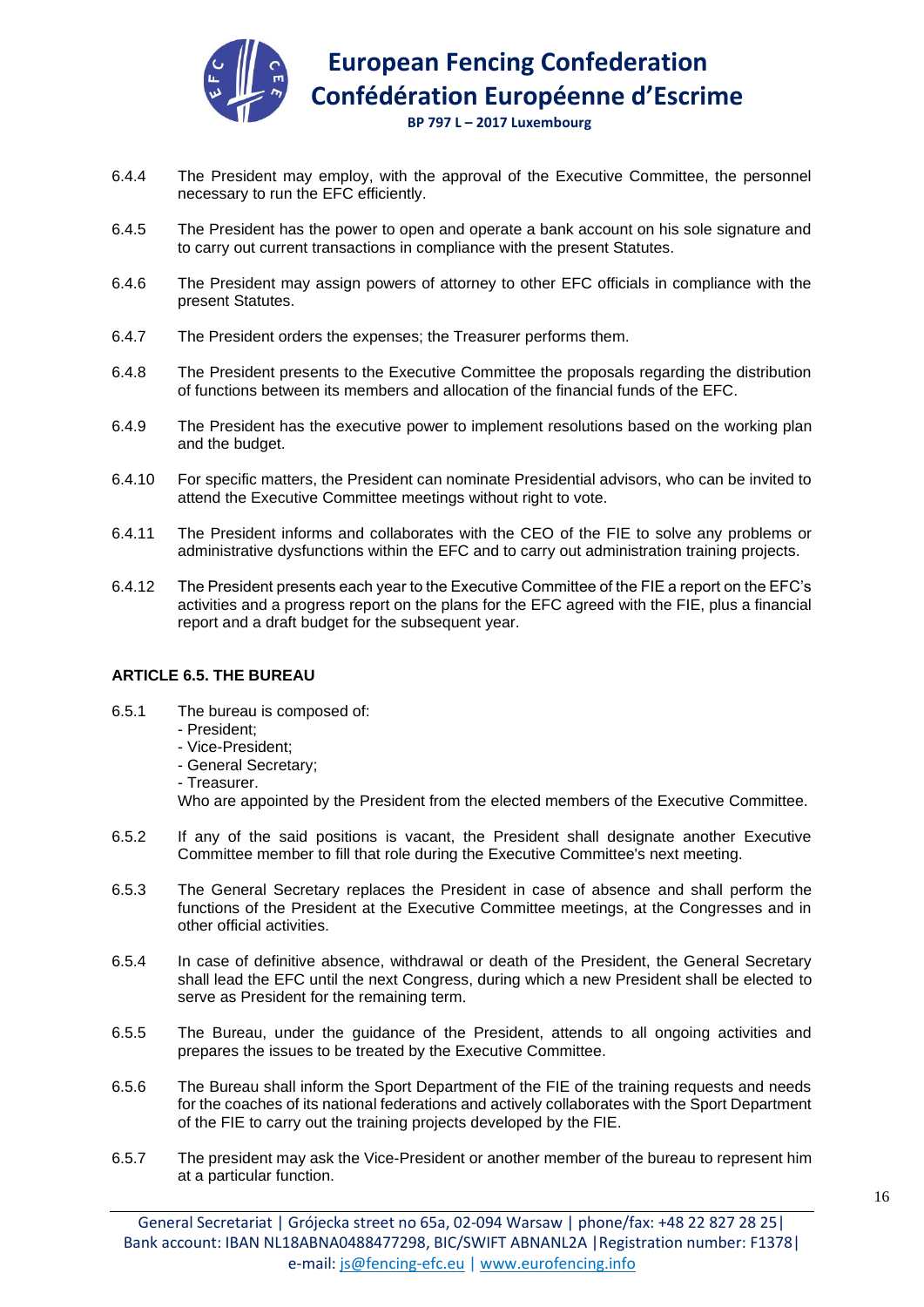

# **SECTION 7 – COMMISSIONS AND COUNCILS**

- 7.1 In order to ensure the proper performance of the EFC, the Executive Committee creates Commissions/Councils.
- 7.2 The Commissions/Councils are constituted of representatives of Member Federations.
- 7.3 There are two (2) kinds of Commissions/Councils:
	- i) Compulsory Commissions/Councils, which are:
		- a) Training/Fencing Masters Commission
		- b) Promotion/Marketing Commission;
		- c) Referees Commission;
		- d) Competitions Commission
		- e) Legal Commission
		- f) Athletes Commission
		- g) Technical Commission (SEMI)
		- h) Medical Commission
		- i) Veterans Council;
		- j) Women and Sport Council
	- ii) Auxiliary Commissions that are created if needed.
- 7.4 With exception of the athletes' commission each Commission/Council normally consists of up to 6 (six) members, representing different Member Federations, plus a president, who is designated by the Executive Committee from among the Executive Committee members following the proposal of the EFC´s President.
- 7.5 Detailed functions and rights of the Commissions/Councils are set by the EFC Internal Rules.
- 7.6 The Commissions/Councils prepare and submit to the Executive Committee for examination any new proposals, the aim of which consists in the achievement of the EFC statutory objectives.
- 7.7 The president of each Commission/Council ensures the proper utilisation of the budget and provides the Executive Committee with financial reviews when demanded.

# **SECTION 8 – FINANCES**

- 8.1 The Executive Committee prepares a general budget showing the main expenses and receipts for the approval of the Congress.
- 8.2 The Treasurer prepares, with all the necessary explanations, all the details of the budget within the general lines established by the Executive Committee. This budget is intended for the management of EFC, President, Bureau, Executive Committee and Auditor(s).
- 8.3 Expenditure provided for in the EFC budget must be signed by the Treasurer
- 8.4 Expenditure whether or not in the EFC budget of less than 5% of the EFC budget must be signed by the Treasurer. Expenditure whether or not in the EFC budget of over 5% of the EFC budget must be signed by the President and the Treasurer.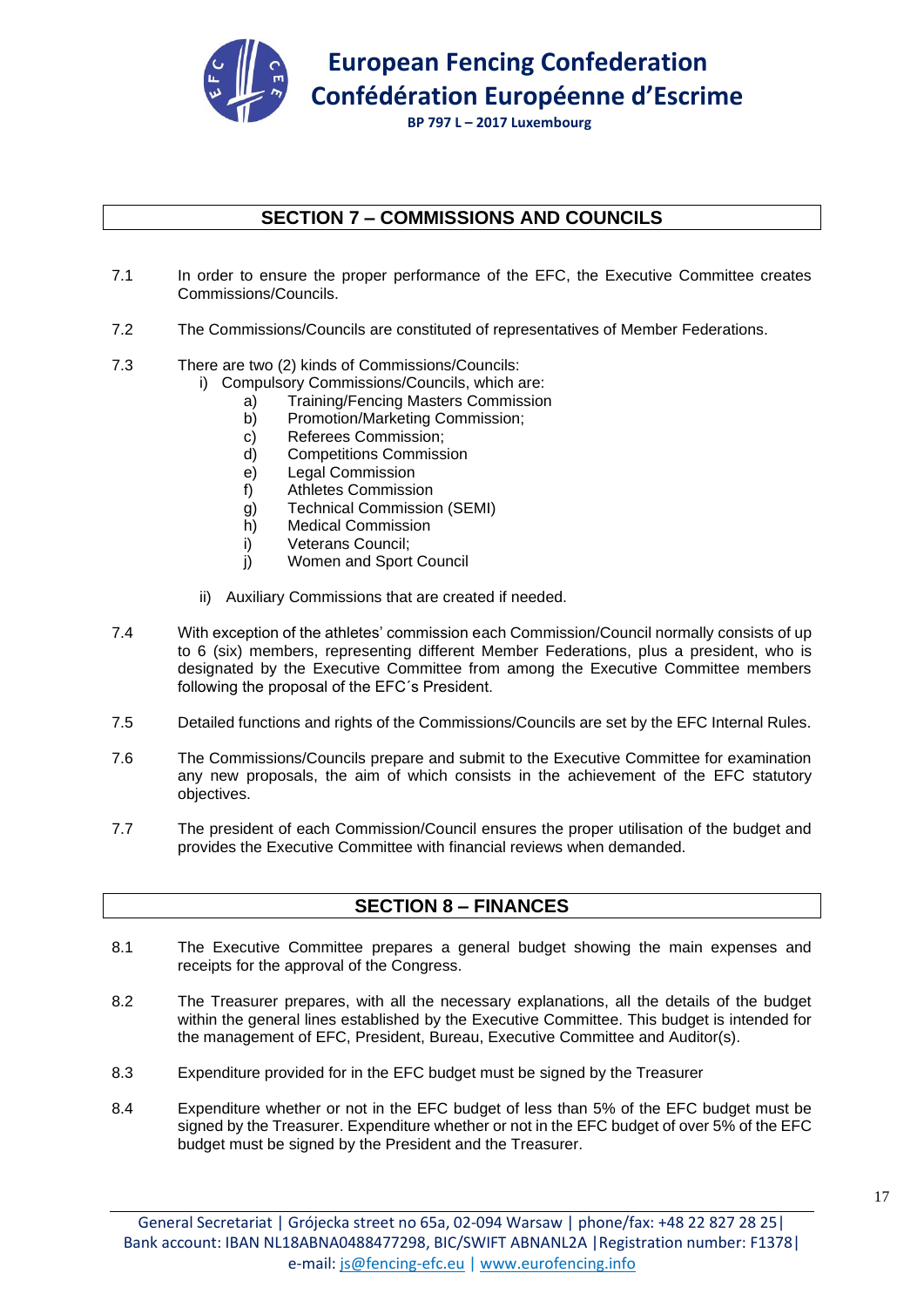

- 8.5 Expenditure which are not provided for in the budget and which exceed the budget by more than 10 % must be approved by the Executive Committee.
- 8.6 The Congress appoints professional auditor(s) as auditors for the following fiscal year, which can be renewed.
- 8.7. The Auditors examine, on a yearly basis, the financial activities of the EFC, including the proper use of aids granted by the FIE, on the basis of the documents submitted by the Treasurer. They provide a report of this examination to the Congress, which report shall be based on recognized international financial reporting standards.

# **SECTION 9 – DISCIPLINE**

- 9.1 The EFC is subject to the FIE's Disciplinary Code. In furtherance of this the EFC incorporates by reference the FIE Disciplinary Code, substituting "EFC" for "FIE" as appropriate to make it effective for controversies within the EFC.
- 9.2 The Disciplinary Panel of the FIE has sole jurisdiction to rule on all offences against the Rules and Statutes, Ethics Code, discipline or sportsmanship within the purview of the E.F.C., except the specific dispositions with respect to discipline at the sites of the competitions to be found in Articles t.114 et seq. of the Rules for Competitions of the F.I.E.
- 9.3 Any person, therefore, be they individual or entity, wishing to present a complaint or state the existence of an offence within the purview of the EFC susceptible of being pursued in accordance with the above Articles 8.1 – 8.2 must present their complaint before the Disciplinary Tribunal of the FIE in conformity with the Disciplinary Code of the FIE.
- 9.4 The EFC has a no tolerance policy with regard to Doping and commits to the rules and regulations of the struggle against doping put forward by the WADA and the FIE.
- 9.5 The EFC recognizes the TAS as the final instance in any conflict.

# **SECTION 10 – SAFEGUARDING POLICY**

Considering the problem of safety of athletes and non-athletes involved in practising fencing as extremely important and in order to raise awareness in this respect of members of the entire fencing community, EFC decides to adopt SAFEGUARDING POLICY and implement the solutions adopted by the FIE into its operation.

# **POLICY STATEMENT**

The EFC is committed to providing athletes and non-athletes, an environment free of any form of harassment, abuse, or discrimination. Each individual, athlete or non-athlete, has the right to be treated with respect and dignity and to be protected from all forms of harassment and abuse The Safeguarding Policy promotes equal opportunities and prohibits discriminatory practices.

# **APPLICATION OF THE EFC SAFEGUARDING POLICY**

The EFC Safeguarding Policy applies to harassment and abuse which may occur during the course of all EFC business, activities and events. It also applies to harassment and abuse between individuals associated with the EFC but outside the EFC business, activities and events when such harassment or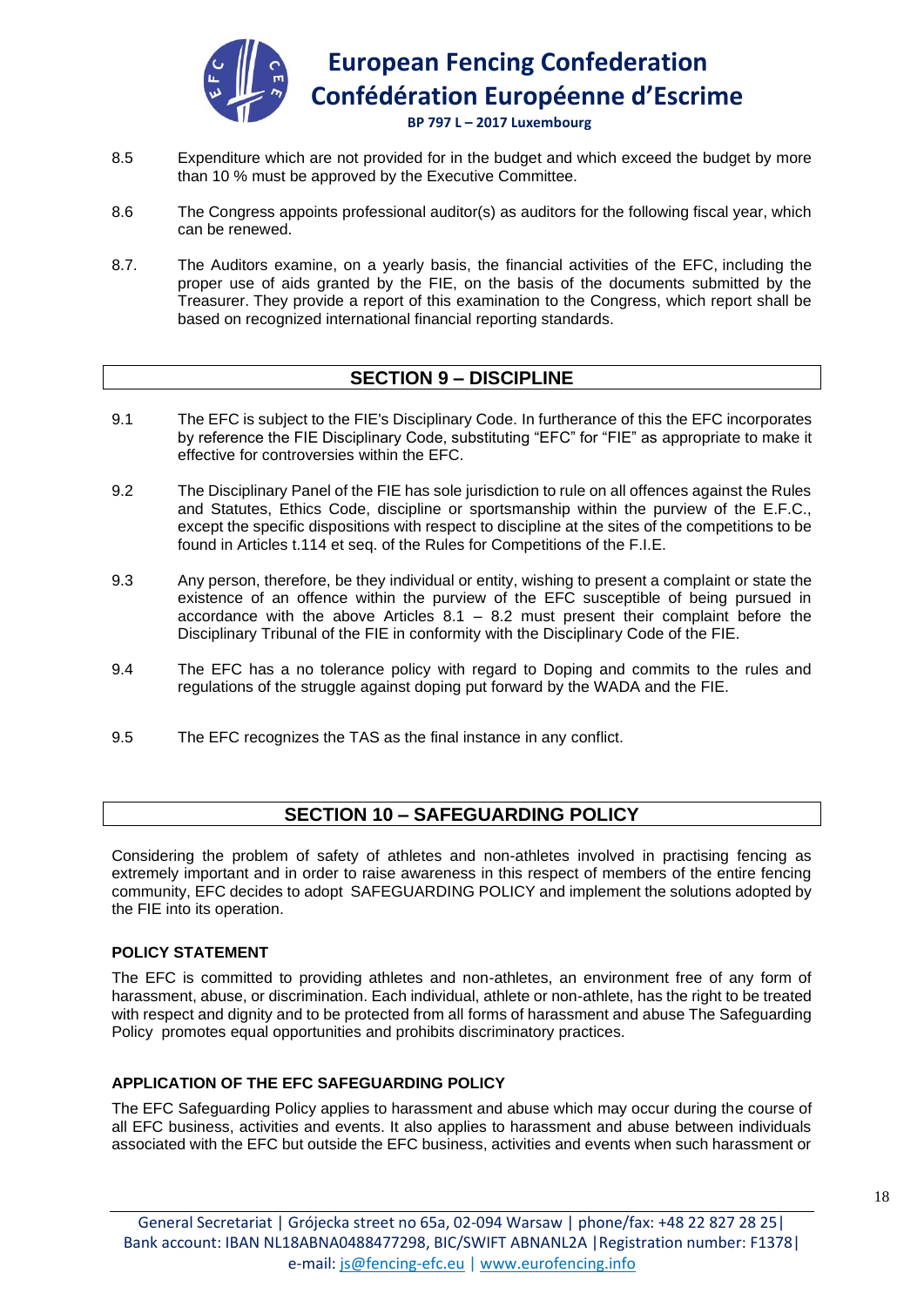

 **BP 797 L – 2017 Luxembourg**

abuse adversely affects relationships within the EFC work and sport environment. It applies to persons of all ages and at all EFC competitive levels.

The EFC Safeguarding Policy shall be applied to behaviour in-person, on the phone or conducted online or distributed electronically, using email, text messages or any other electronic medium. This includes without limitation blogs, web posting, chats and social networking sites.

#### **DEFINITIONS**

Harassment and abuse can be based on any grounds including race, religion, colour, creed, ethnic origin, physical attributes, gender, sexual orientation, age, disability, socio-economic status and athletic ability. They can include a one-off incident or a series of incidents and may be deliberate, unsolicited and coercive.

Harassment and abuse often result from an abuse of authority, meaning the improper use of a position of influence, power or authority by an individual against another person.

For the purpose of this policy, harassment and abuse is defined as:

#### **Psychological abuse**

Any unwelcome act including confinement, isolation, verbal assault, humiliation, intimidation, infantilisation or any other treatment, which may diminish the sense of identity, dignity and self-worth or result in significant emotional upset.

#### **Physical abuse**

Any deliberate and unwelcome act - for example punching, beating, kicking, biting, burning or use of undue force - that causes physical trauma or injury. Such act can also consist of forced or inappropriate physical activity (e.g. age- or, physique- inappropriate training loads; or when injured or in pain) forced alcohol consumption or forced doping practices.

#### **Sexual harassment**

Any unwanted and unwelcome conduct of a sexual nature, whether verbal, non-verbal or physical that does not constitute sexual abuse. Inappropriate touching may be considered either harassment or abuse.

#### **Sexual abuse**

Any conduct of a sexual nature, whether non-contact, contact or penetrative, where consent is coerced / manipulated, is not, or cannot be given.

#### **Neglect**

The failure of a coach or another person with a duty of care towards the athlete or non-athlete to provide a minimum level of care, which results in harm or potential harm.

#### **EFC SAFEGUARDING OFFICER**

The Executive Committee shall appoint at least two persons, 1 male and 1 female, to serve as EFC Safeguarding Officers at each European Championship, as volunteers. These individuals shall be chosen from among the members of Commissions, Councils and Committees, or any independent/external entity trained for the protection of individuals. The Safeguarding Officers appointed for any of the European Championships during the fencing season shall serve with respect to the online reporting as well as for the individual event(s) to which they may be appointed.

The role of the EFC Safeguarding Officer is to serve in a neutral, unbiased, independent capacity and to receive reports or complaints, assist in informal resolution of complaints, maintain records and investigate and advise on the steps to be taken in case of formal written complaints. In carrying out their duties under this policy, EFC Safeguarding Officers shall be directly responsible to the EFC Bureau and the EFC administrative office.

During the European Championships of all categories, incidents of harassment/abuse/neglect can be reported to the EFC Safeguarding Officer on site.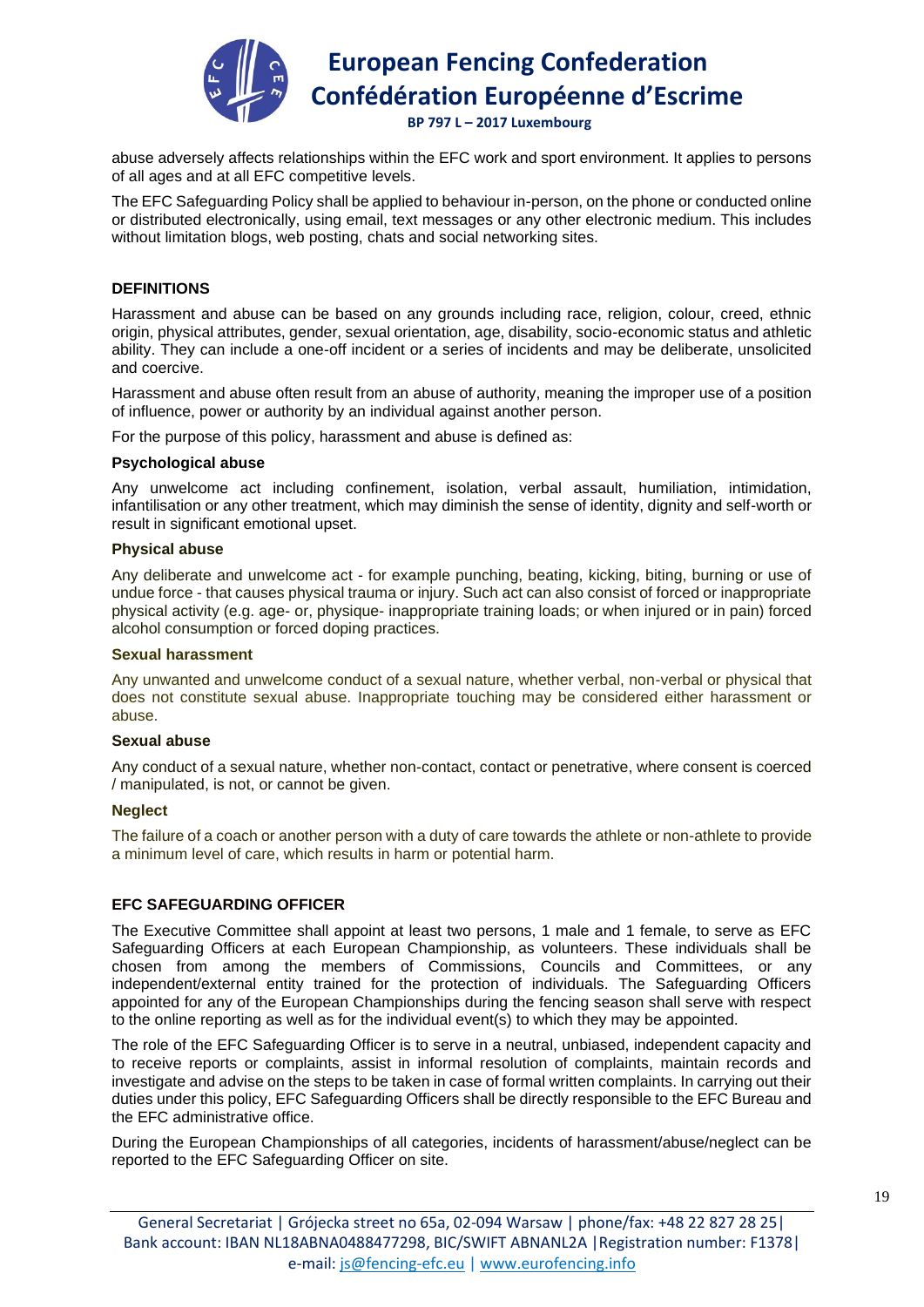

 **BP 797 L – 2017 Luxembourg**

During any other events the organisation of which falls under the EFC responsibility, incidents of harassment/abuse/neglect can be reported to the EFC Supervisor acting as the EFC Safeguarding officer. This responsibility shall be added to the list of responsibilities of Supervisors.

The EFC shall designate Safeguarding Officers to other official EFC events, for example, training camps.

The EFC shall ensure that the EFC Safeguarding Officers receive appropriate training and support for carrying out their responsibilities under this policy.

Every member of the EFC Community has a responsibility to play a part in ensuring that the sport environment is free from harassment/abuse/neglect. The EFC encourages all incidents of harassment/abuse/neglect to be reported, regardless of who the offender may be.

To report a witnessed incident of harassment/abuse/neglect, the online form on the page of the EFC website www.eurofencing.info can be used or a message can be left at safeguarding@fencing-efc.eu, both of which will be accessible solely by one of the Safeguarding Officers.

# **COMPLAINT PROCEDURE**

Any person, whether or not they are a licensee of the EFC that experiences or witnesses abuse, harassment or neglect is encouraged to seek the initial advice of the Safeguarding Officer(s). A parent or guardian may represent a minor individual.

The Safeguarding officer(s), as the case may be shall inform the complainant of the option to pursue one of the following:

- Mediation, where the Safeguarding Officer will deal directly with the complainant and the respondent in order to find a suitable solution
- The right to file a formal written complaint before the FIE Disciplinary Tribunal, by addressing it to the administrative office of the FIE, under this policy when an informal resolution is inappropriate or not possible. This procedure will assure due process for all parties.
- Referral to law enforcement agencies in the host country if the incident breaks the law of such host country.

# **COMPLAINT TO THE FIE DISCIPLINARY PANEL**

#### a) Author of the complaint

In accordance with Article 9.3 of the EFC Statutes any person individual or entity (or the parent or guardian of a minor), whether or not they are a licensee of the EFC, if they are personally the victim of harassment/abuse/neglect can present a complaint before the FIE Disciplinary Tribunal.

The members of the Executive Committee, EFC Safeguarding Officers, the EFC supervisors at international competitions, the Directoire Technique, or the presidents of the member federations can state the existence of an offence of harassment/abuse/neglect susceptible of being pursued by the FIE Disciplinary Panel, and inform the latter (or the administrative office of the EFC) of it.

Any witness to an incident of harassment/abuse/neglect can present a complaint before the FIE Disciplinary Panel if the victim of such incident is less than [18] years of age.

#### b) Form of the complaint

The complaint must be addressed to the Disciplinary Panel of the FIE within 60 days following the incriminating acts or the date of their discovery. The complaint can be filed:

- In writing, in which case the postmark of the envelope, the date of the email or the reception stamp of the fax establishes the time.
- Via online form.

The Complaint must include:

- the full name of the individual or entity, the nationality, address and title of the complainant(s);